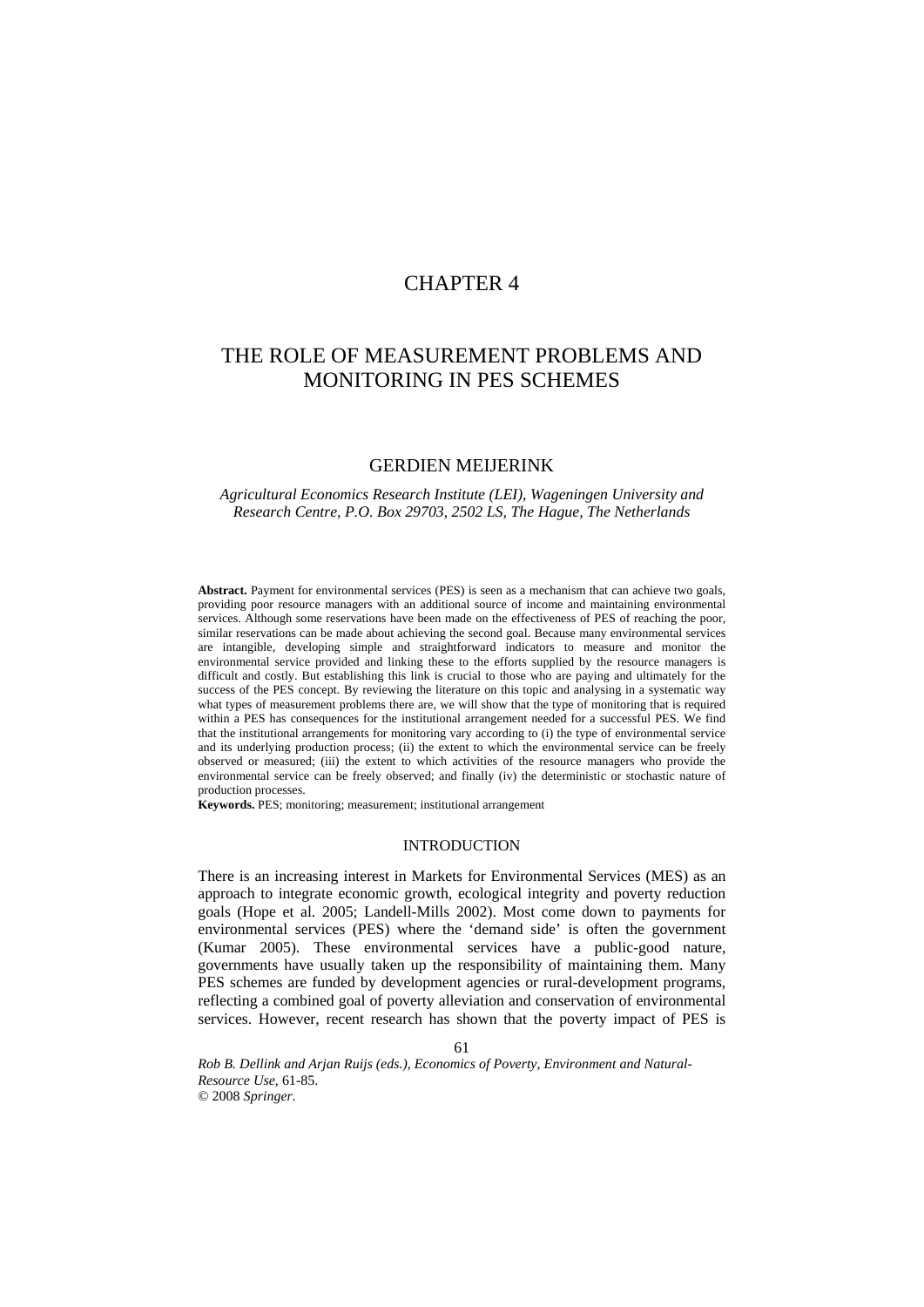often mixed at best and may benefit the wealthier who have more natural assets (e.g., large landowners) (Landell-Mills 2002; Hope et al. 2005; Pagiola et al. 2005; Zbinden and Lee 2005; Grieg-Gran et al. 2005; Zilberman et al. 2006).

The idea of PES has an appealing simplicity, which may also account for its success in recent years. Proposals to apply PES for various goals abound. Successfully implemented PES schemes are far fewer though. Wunder (2005) identifies two key obstacles. The first obstacle is limited demand: too few service users are so confident about the mechanism that they are willing to pay – in some cases, because the link between land use and environmental services (ES) provision is insufficiently understood or ambiguous. The second obstacle is poor knowledge on the institutional requirements entailing incentive and livelihood mechanisms which so far have received comparatively little attention.

Wunder (2005, p. 3) defines a PES as: "a voluntary transaction where a welldefined ES (or a land use likely to secure that service) is being 'bought' by a (minimum one) ES buyer from a (minimum one) ES provider if and only if the ES provider secures ES provision (conditionality)". The last requirement on conditionality is the focus of our paper. It is an extremely important one because it ties in with the first obstacle mentioned by Wunder. As Pagiola and Platais (2005) state: "If services aren't delivered, people won't pay". Demonstrating that ES are in fact provided entails establishing a biophysical link between land uses and ES outcomes and developing suitable methods for measuring and monitoring provision of the service. The lack of information to link changes in practices to increased provision of environmental services remains the 'Achilles heel' for most PES programs (Pagiola et al. 2002).

It seems that poverty considerations may lead to disregarding this conditionality: "… most implementers seem to shy away from the business-like feature of only paying the providers if they actually deliver the agreed-upon service. In general, they are too concerned about disrupting their relationship with poor rural farmers to withhold payment" (Wunder 2006; see alsoScherr et al. 2006; Wunder et al. 2005; Hartmann 2004). Ironically, the concern of the implementers (mostly governments or donor agencies) with the livelihoods of poor rural farmers and ignoring the effectiveness of PES programs may compromise the long-term success of PES, jeopardizing the potential benefits of PES for these farmers.

Another important reason why many PES schemes have poor monitoring schemes is that it is often difficult to measure environmental services and to establish a cause–effect relationship between land use and the services (FAO 2004). Relationships among management practices on specific farmers, effects on environmental services, and benefits derived from these services are often complex and not completely understood (Claassen and Horan 2000; Kleijn 2006). Therefore, good science is important (Pagiola and Platais 2005), with models that can determine cause–effect relationships and predict and quantify environmental services. PES schemes intend to establish an information flow between service providers and users to facilitate the market exchange between both types of agents (FAO 2004). Ferraro (2005) also notes that hidden information (adverse selection) is a problem in all PES contract settings.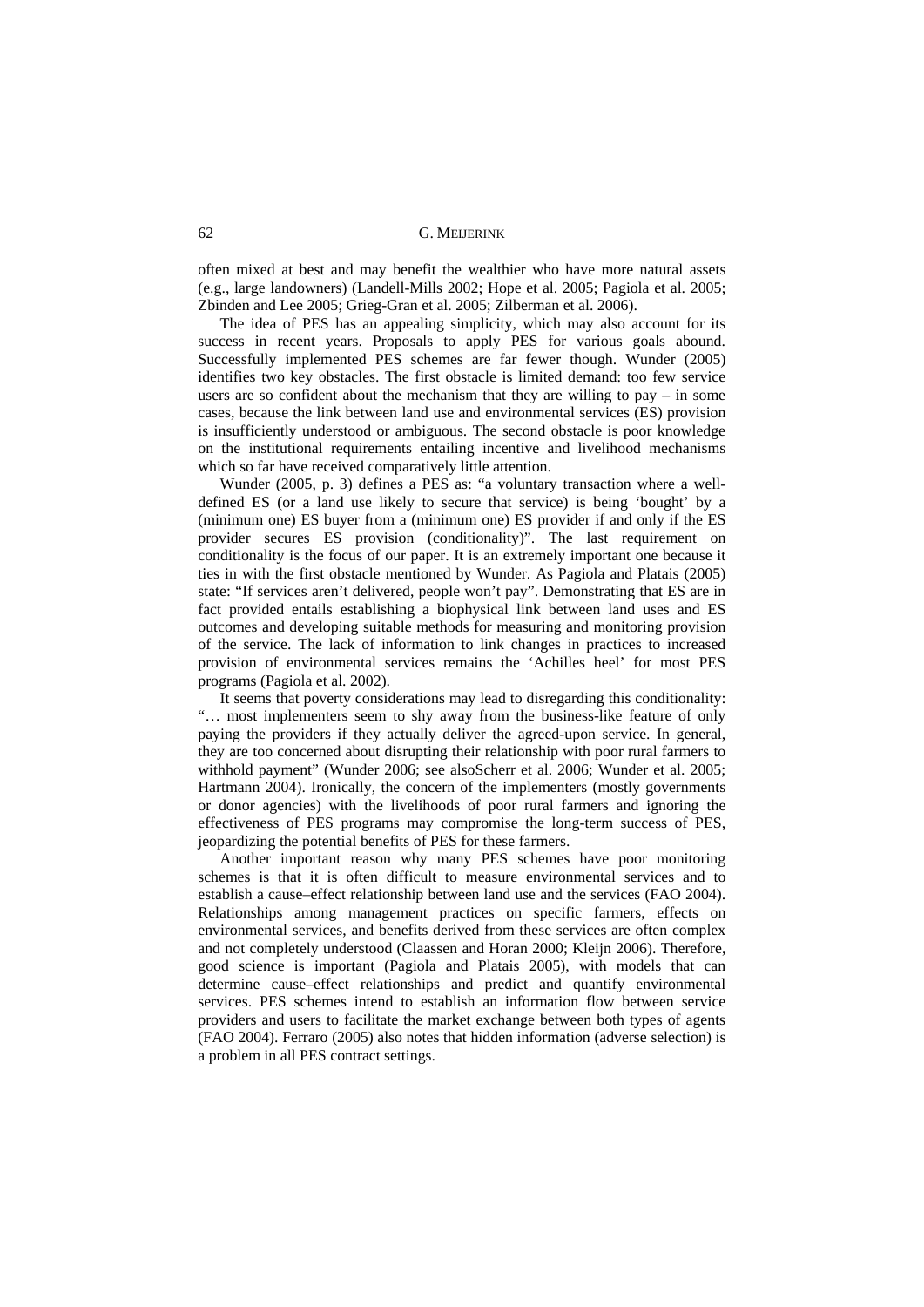#### ROLE OF MEASUREMENT PROBLEMS 63

The economic literature on moral hazard and monitoring in agri-environmental schemes (Hart 2005; Fraser 2002; 2004; Ozanne et al. 2001) bases monitoring and payment on the *activities* of farmers as specified in the contract. Clear and measurable indicators for the environmental services are often lacking as well as a clear link between the agricultural practices and their effect: "most of Europe's agrienvironment schemes have very vague goals, such as to 'prevent damage to the environment' or 'provide wildlife habitats'. Specific targets are not set; progress is rarely monitored; the baselines from which they start are not defined. The good that they do is thus hard to measure, which in some eyes makes the schemes hard to justify" (Whitfield 2006, p. 908). When a study evaluated these agri-environmental schemes and found them to be less effective than assumed (Kleijn et al. 2001), this led to a storm of discussion and possibly to reduced funding for such schemes (Whitfield 2006). In a follow-up project on evaluation of agri-environmental schemes, one of the conclusions was that "insights into cause and effect are important for the design/re-design process, for which monitoring and clarity of objectives are key" ('EASY'-project 2006).

We will analyse the issues of measuring environmental services and monitoring the activities of resource managers. By reviewing the literature on this topic and analysing in a systematic way what types of measurement problems there are, we will show that the type of monitoring that is required within a PES has consequences for the institutional arrangement needed for a successful  $PES<sup>1</sup>$ . Monitoring is only one aspect of the institutional design of PES, and so far, it has received comparatively little attention. We shall not focus on other important aspects of institutional design of PES, such as property rights, the necessary legal framework, contract type and length, and hidden information. There is a growing amount of economic literature devoted to this, often making use of principal-agent theory (Rojahn and Engel 2005; Engel and Palmer 2005; Ferraro 2005; Rojahn 2006 and other articles in press which are not yet for citation). More literature is available on agri-environmental schemes (Moxey et al. 1999; Ducos and Dupraz 2006; Ozanne et al. 2001; Fraser 2002; 2004; Hart 2005 to mention some recent literature). Other literature focuses on predicting the supply of environmental services, which can incorporate heterogeneity of opportunity costs and can thus be used to address the hidden information problem (Antle and Valdivia 2006; Antle and Stoorvogel 2006).

#### THE ROLE OF MONITORING IN PES

In general, a PES scheme includes certain economic agents (resource managers or farmers) who manage resources that provide a positive environmental externality or environmental service. This environmental service benefits another group of people, which can be a specific group of people or society as a whole. These beneficiaries can be labelled as the 'service demand side' or buyers. For simplicity and following principal-agent theory, we will hereafter call the service providers 'agents' and the service demand side the 'principal', except in cases where we want to describe the type of agent or principal. In many cases the government, representing the interests of the beneficiaries, acts as the principal. We therefore assume there is only one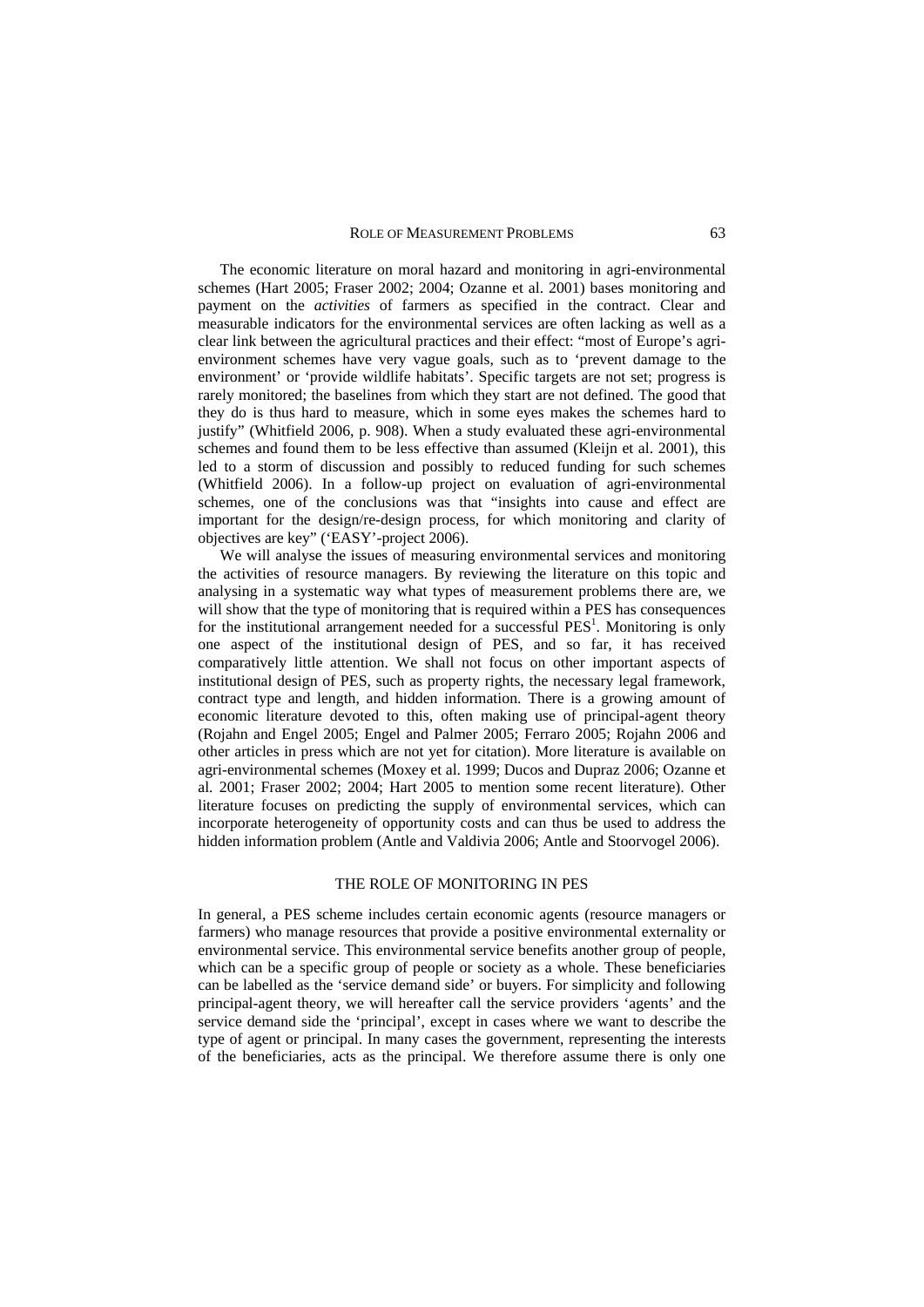principal and refrain from cases where there are multiple principals entering into contract with one or more agents. We also assume that agents face the same opportunity costs and are symmetric in their influence over the production of the environmental service, although we will relax that restriction at the end<sup>2</sup>. The agents and principal agree on a contract which specifies the actions that the agents should undertake and the payments terms. The principal expects the actions of the agent to lead to certain environmental services, for which she is prepared to pay. The payments cover at least the opportunity costs of the actions implemented by the agent, satisfying the participation constraint.

Transaction costs play an important role in PES schemes. Transaction costs are often underestimated and may undermine the viability of a PES scheme (Landell-Mills and Porras 2002). Therefore the setup of any PES scheme must aim to reduce transaction costs. This can be achieved by choosing the most appropriate institutional setup (Eggertsson 2005). Within institutional economics three sources of transaction costs can be distinguished, viz., contact, contract and control (North 1990, p. 28-33):

- 1. Contact entails the cost of measuring the valuable attributes of what is being exchanged. Individuals engaged in a transaction need to know what they are buying. In case of simple products, such as oranges, the cost of getting information about the product is low. In the case of PES, the cost of getting this information can be high, as was outlined in the introduction.
- 2. Contract entails the costs of protecting rights. Property rights of individuals over assets consist of the rights, or the powers to consume, obtain income from and separate from these assets. Exchange involves the mutual ceding of rights. The rights people have over assets are not constant; they are a function of their own direct efforts at protection, of other people's capture attempts, and of government protection (Barzel 1989). PES schemes require the allocation of titles *de jure* or *de facto* on environmental externalities benefiting third parties (environmental service). Protecting rights over environmental services can involve high costs because of their transient nature.
- 3. Control entails the costs of policing and enforcing agreements. Enforcement poses no problems when it is in the interest of the other party to live up to agreements. But without institutional constraints, self-interested behaviour will exclude complex exchange because of the uncertainty that the other party will find it in his or her interest to live up to the agreement. This conflict of interest coupled with asymmetric information gives rise to contract theory. There are two sources of asymmetric information: when the agent can take an action unobserved by the principal there is moral hazard or hidden action, and when the agent has some information about his cost or valuation that is ignored by the principal there is adverse selection or hidden knowledge (Laffont and Martimort 2001).

This paper focuses mainly on the last source of transaction costs. In contract theory, the solution to moral hazard is the internalizing of incentives, via the contract terms while the solution to an adverse selection situation involves offering several alternative contracts, and the agent's choice between these alternatives reveals his private information (Macho-Stadler and Pérez-Castrillo 2001). Many of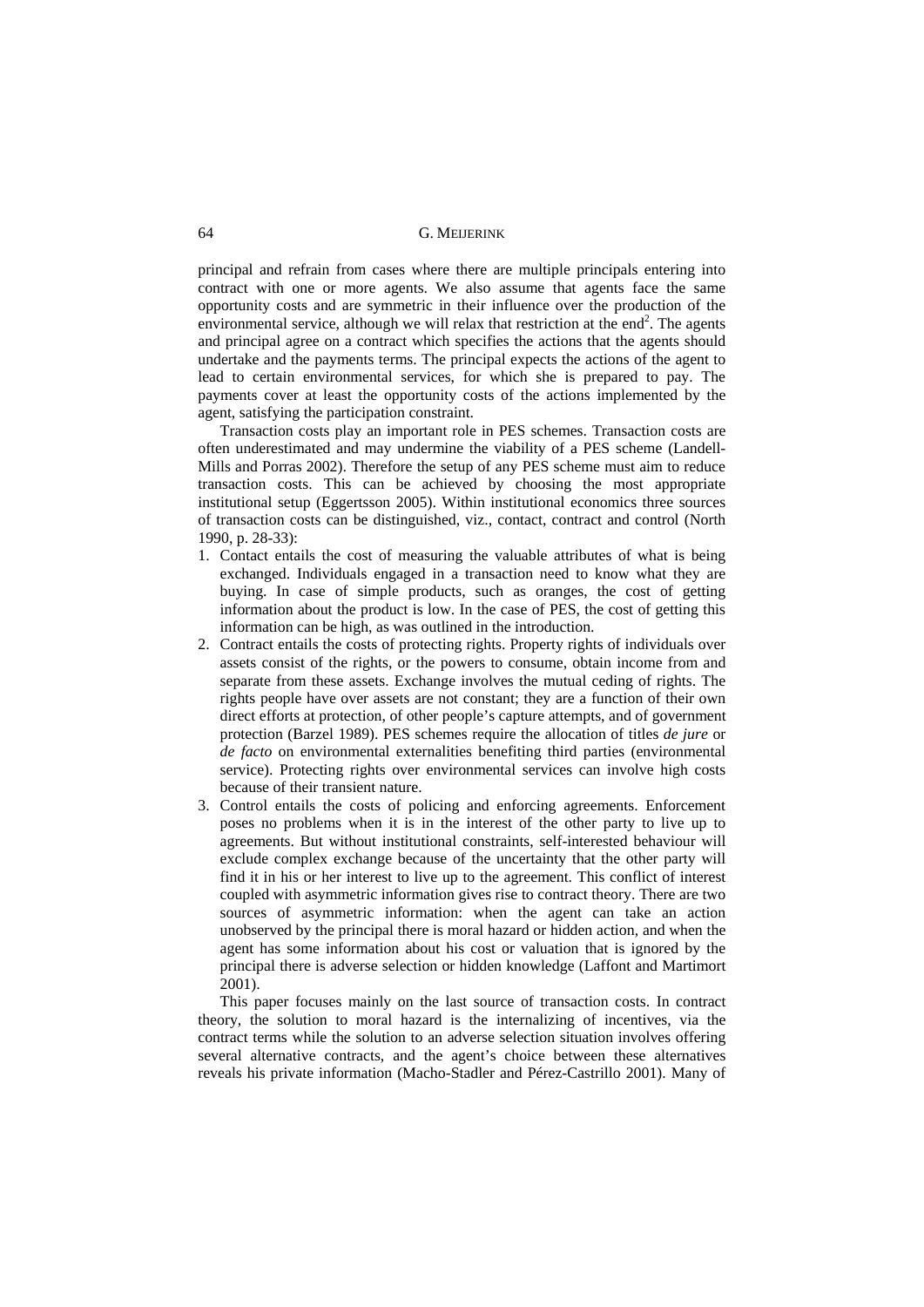these models assume that the final outcome can be measured and can be attributed to effort. Monitoring in these models is often costless. Incorporating the right incentives into the contract is therefore key while monitoring usually plays a minor role, although some models do not assume costless monitoring and the use of (external) auditors play a role. When monitoring is not costless, Demougin and Fluet (2001) show that monitoring and incentives can be either substitutes or complements in a moral-hazard situation, depending on the circumstances. Monitoring includes the direct supervision of the agent (i.e., the agent's actions) as well as the use of output-related performance indicators when this is relevant. Demougin and Fluet (ibid.) suggest that the principal will presumably need to combine signals from various sources, taking into account the cost and informativeness of the signals.

Although there is a wide range of economic literature on enforcement (see Polinsky and Shavell 2000 for an overview), monitoring and enforcement have often been ignored by both academics and policy-makers when discussing environmentalpolicy alternatives (Cohen 1999). In the economic literature on enforcement, the principal's problem is to choose enforcement expenditures (or equivalently, probability of detection through monitoring), the level of fine, the standard for imposing liability and, if relevant, the imprisonment term. Because there is a tradeoff between the level of fine and enforcement expenditures, the principal can reduce monitoring costs by imposing high fines (Becker 1968). In PES schemes, the voluntary nature limits the range of punishment mechanisms. Either they do not exist at all (see Wunder et al. 2005) or they are limited either to decreasing payments or to ending the contract completely. In some PES schemes, payments are made to communities in the form of community social support, such as building a road, giving access rights or any other royalties, or building a new school or health centre (Rosa et al. 2003; Van Noordwijk et al. 2004). However, this undermines the conditionality of payments as these cannot be taken away when environmental services are not supplied. We will therefore assume that payments are made contingent and that non-compliance leads to reduction or discontinuance of payments. Finally, information gathered from monitoring serves as the basis for enforcement.

In agri-environmental schemes in Europe and the USA, the possibility of a fine is often included (Ozanne et al. 2001), but because many PES schemes in developing countries aim to enhance rural development and reduce poverty, imposing a fine on poor resource managers in addition to withholding payments might be considered inappropriate. Thus, in most PES schemes there is no additional fine and the 'punishment' consists of reducing payments, which is of a limited range. This can be modelled as limited liability. Given that there is a trade-off between the level of fine and level of enforcement or required monitoring, this implies that monitoring and enforcement expenditures cannot be decreased much.

Three main environmental services can be distinguished (Landell-Mills and Porras  $2002$ <sup>3</sup>; these categories are also used by Rohjan and Engel (2005):

- Biodiversity conservation
- Carbon offset
- Watershed protection.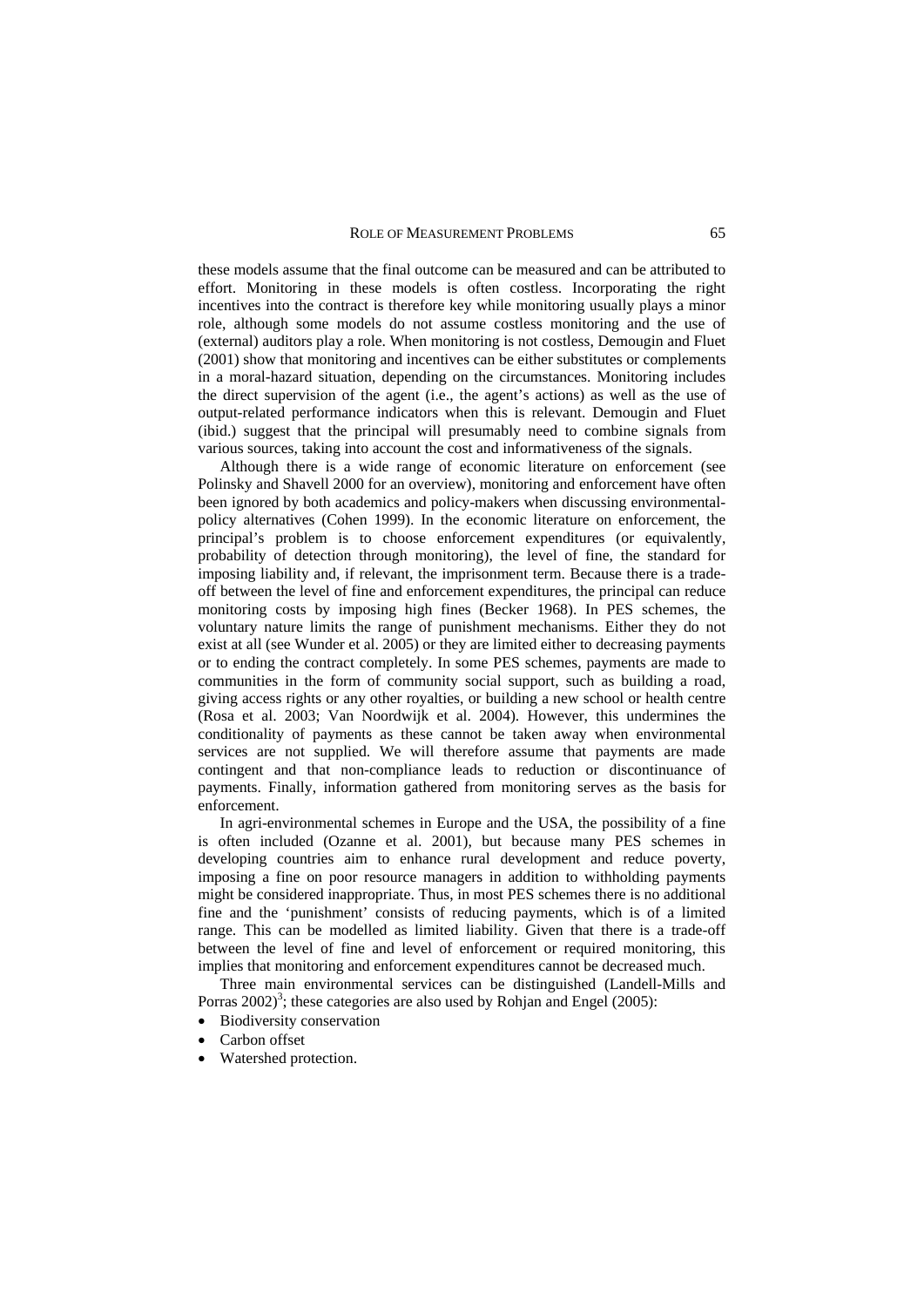Rohjan and Engel (ibid.) categorize these according to production technology. We will do the same but in a slightly different manner. Our criteria are twofold and linked to monitoring of input (activities implemented by the agents) and outcome (the environmental service). The first criterion is thus at the level of the activities where we make a distinction between those services whereby the individual activities can be measured independently and those whereby the activities influence each other, i.e., the activities of one agent affects the activities or outcome of another agent. The second criterion is at the level of the outcome, where a distinction is made between those services that can be attributed to an individual agent and can thus be monitored per agent, and those services that are pooled or joined. This classification is illustrated in Figure 1. Following Rohjan and Engel (2005), we characterize environmental services that can be supplied through an independent, a joint additive or a joint multiplicative production function. One square (bottom left) is left empty because it is technically not possible that a production function is characterized by interdependence but its outcome is not.

|       |            | <b>Outcome: environmental service</b>           |                                                                                                                                       |                             |
|-------|------------|-------------------------------------------------|---------------------------------------------------------------------------------------------------------------------------------------|-----------------------------|
|       |            | <b>Individual</b>                               | Joint                                                                                                                                 |                             |
|       |            | Production function:<br>Independent             | Production function:<br>Joint additive                                                                                                |                             |
| Input | Individual | Example: Carbon offset<br>through tree planting | Example: Groundwater<br>management, watershed<br>protection, decrease of<br>run-off<br>Production function:<br>Joint multiplicative   |                             |
|       | Group      |                                                 | Example: biodiversity<br>conservation through<br>joint forest management<br>or through agri-<br>environmental<br>management practices | Stochastic<br>Deterministic |

*Figure 1. Classification of environmental services according to measurement of input or outcome*

A third dimension is added in the figure and that is whether the link between input and outcome is deterministic, which means that the outcome is completely determined by the activities implemented by the agent, or whether it is stochastic, and that the outcome is influenced by natural processes such as climate. Most environmental services are more or less influenced by natural processes, and thus the agent has no complete control over the outcome. Generally, in a market, buyers of a good or service pay for the good or service itself, and do not care how much effort was put into the production<sup> $\overline{4}$ </sup>. When you buy bread from the baker you are not interested in how much effort the baker put into it, you care about the bread you buy.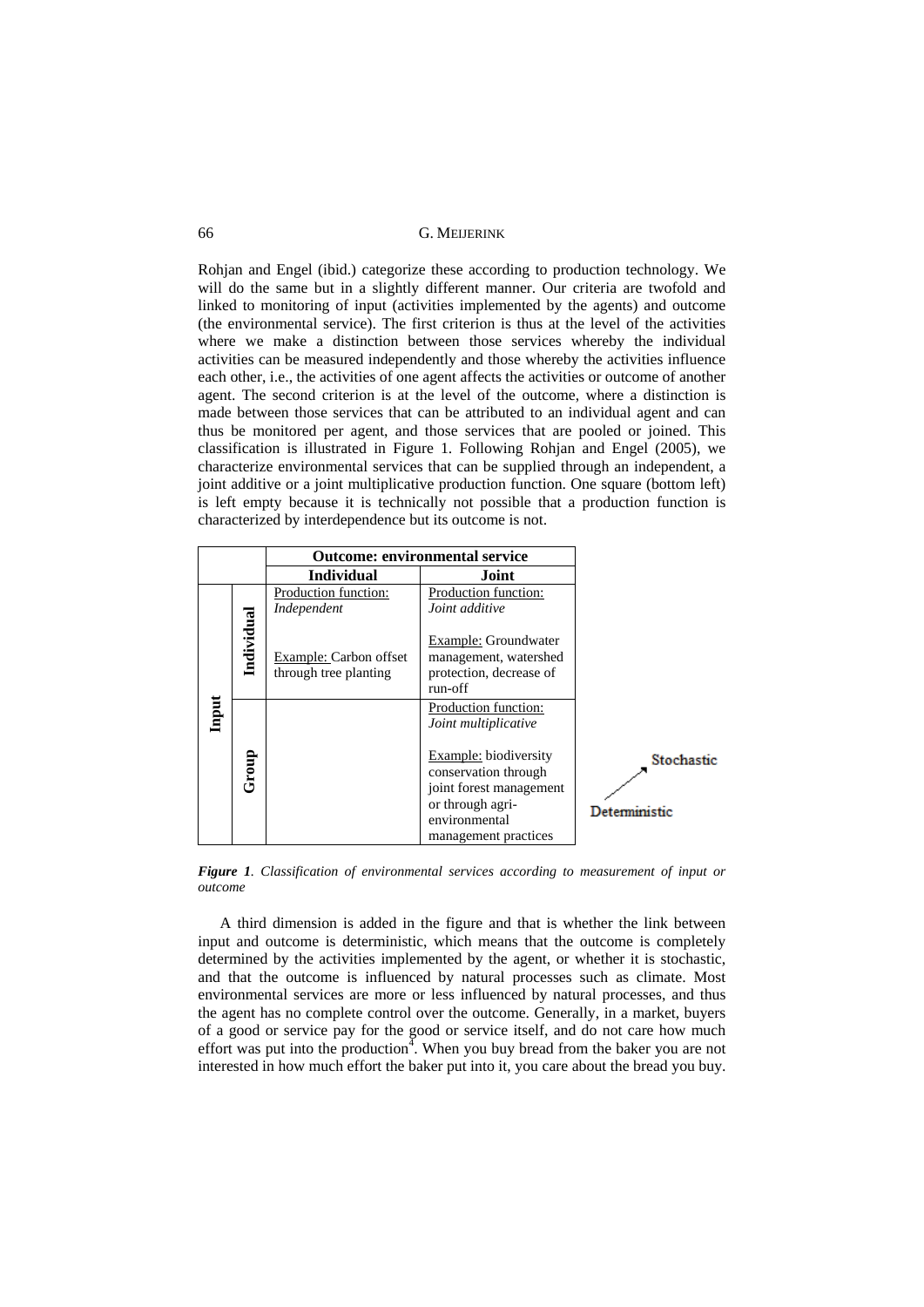Similarly, buyers of environmental services presumably therefore care only about the outcome of the production process, and not about the activities the resource managers have put into this. Thus, buyers on the environmental-services markets would pay a certain price for each tonne of carbon offset, cubic metre of water supplied downstream, tonne of sedimentation reduced and number of rare species protected. This would suggest that monitoring would only need to be done at the outcome level. But this is only possible when the production process of environmental services is almost completely deterministic and the cause–effect relation between input and outcome is clear. Since it is not, monitoring is necessary of the activities implemented by the agents.

The stochastic nature of the provision of environmental services thus includes a certain amount of risk. It is possible that certain activities have been implemented (at a certain cost), but that natural processes reduce the outcome. For instance, resource owners are paid to conserve a forest, but this forest is destroyed by natural forest fires. In some cases, climatic conditions render the activities implemented by the agents ineffective. To illustrate this case, farmers are paid to implement soil and water conservation to reduce soil erosion, but in a year with little rainfall there is little erosion anyway and the effectiveness of these structures is negligible. These effects are to some extent measurable – it is easy to verify whether there has been a fire, or the amount of rainfall. But in other cases the exact link between activities implemented by the agents and the environmental service is not clear because the natural processes are not well understood.

The stochastic nature of the production of environmental services means that there is a production risk. Who should bear this risk, the agents or the principal, depends on the contract. Especially when the agents are poor and are vulnerable to financial insecurity the balance should be carefully considered. Rojahn and Engel (2005) discuss the role of risk through environmental processes in optimal incentive contracts (see also Ozanne et al. 2001; Fraser 2002). They observe that the general structure of PES contracts should be a two-part linear payment. The two parts of the payment scheme are a fixed compensation and a variable payment based on the produced amount of the environmental service. They serve to balance risk and reward. In general, risk and risk aversion on the part of the agent increase the risk premium of the agent and in that way their cost of supplying the environmental service. We will not discuss the role of risk further, although we acknowledge that risk and risk aversion are important aspects in designing PES contracts.

### INDEPENDENT PRODUCTION FUNCTION

An example of an independent production function is tree planting to provide the service carbon offsetting. The activities of the resource manager planting the trees can be easily observed. The outcome, reduced carbon in the air, cannot be observed easily. Nevertheless the link between the number of trees and the amount of carbon offset is clear and can be measured easily, thus we can safely interpret this as the outcome being easy to measure.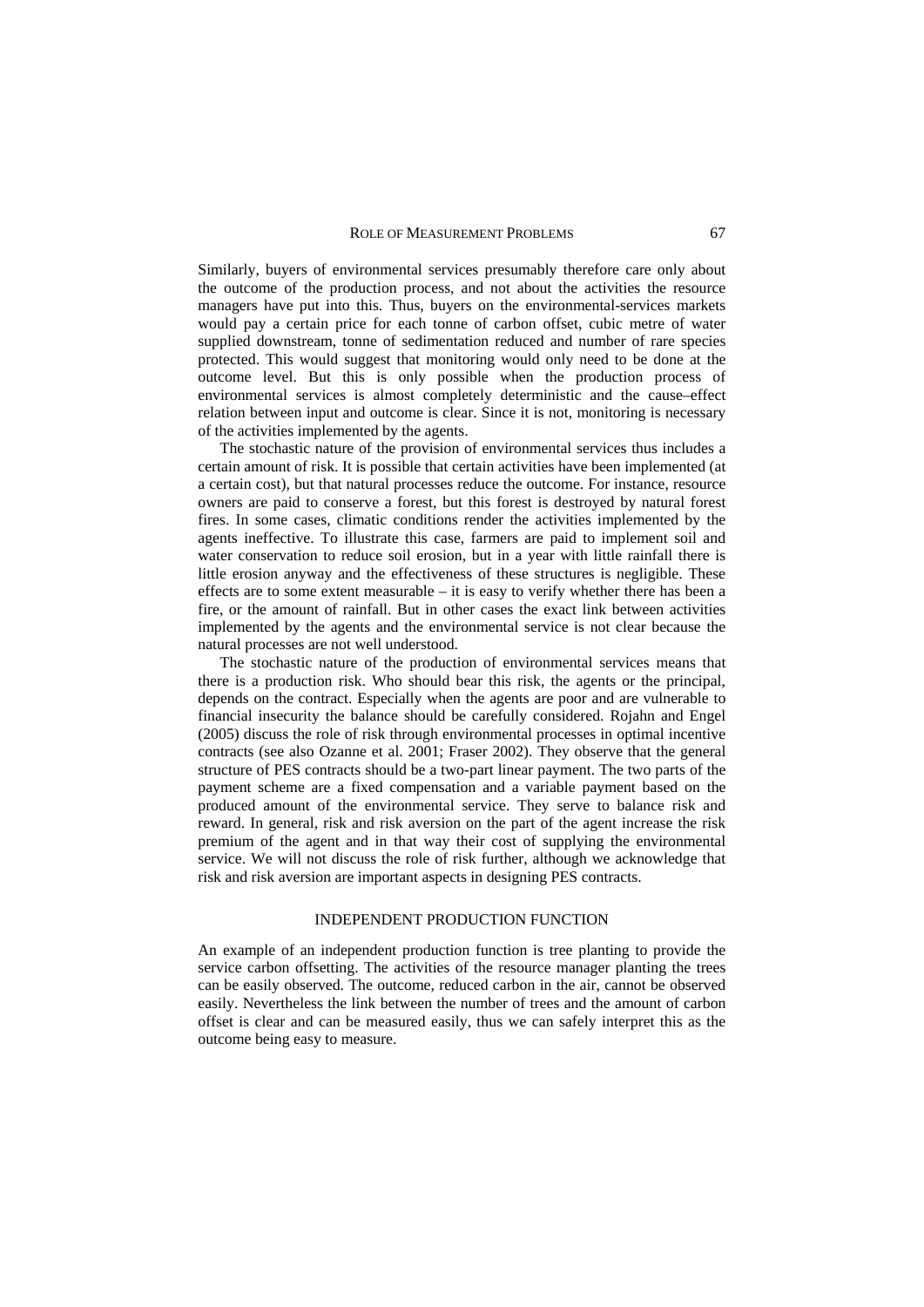In the simplest case, three criteria are satisfied: (i) the production function is independent; (ii) the link between input and outcome is clear; and (iii) both input and outcome are measurable, and a simple institutional arrangement will probably do. A contract or agreement will specify certain (measurable) targets that need to be met, which can then be verified by the principal with negligible transaction costs. PES schemes are often portrayed in these terms, but this simple case is rare in reality. Even in situations with an independent production function shown in Figure 1, such as tree planting, the principal must make some costs to verify input or outcome. Especially in a PES scheme in which many agents participate, the sum of all monitoring costs can be substantial, let alone the enforcement costs. Monitoring costs can be reduced by using techniques such as remote sensing, which will cover many agents. The number of trees planted and amount of carbon sequestration can be monitored by, e.g., remote-sensing techniques (Vincent and Saatchi 1999), which will reduce monitoring costs per tree planted. Another approach can be to work with groups of agents, where the agents monitor each other and the principal monitors the group and holds the group accountable for the input and outcome. Ghate and Nagendra (2005) for instance examine the impact of the institutional structure on monitoring and on the effectiveness of forest management in India. They find that local enforcement (i.e., by the agents themselves) has been most effective in the case where forest management was initiated by the communities. However, this approach brings about potential problems of free-riding within a group, and specific solutions must be found for this problem. We will discuss group monitoring below under joint additive production function.

When outcome can be observed easily but input cannot, there is a moral-hazard situation. In general, in principal-agent models with moral hazard, if the principal observes the outcome but not the action, she can design a payment rule for the agent, based on the outcome, that provides the latter with appropriate incentives to act (Singh 1985). Monitoring is therefore often excluded from principal-agent models. However, Grossman and Hart (1983) in their seminal paper on moral hazard, acknowledge that the assumption that the principal cannot monitor the agent's actions at all, may in some cases be rather extreme. In such cases, imperfect monitoring of the activities or effort of agents plays a role. Choe and Fraser (1998) and Ozanne et al. (2001) for instance include the option of imperfect monitoring in agri-environmental schemes<sup>5</sup>. They find that risk aversion of farmers plays a role. Risk here is defined differently from above, when risk was linked to the stochastic nature of the provision of environmental services. In this literature, risk is linked to the possibility of being monitored. Choe and Fraser (1998), Ozanne et al. (2001) and Fraser (2002) analyse the potential trade-off between increased environmental benefits and increased cost of monitoring compliance. They find that higher degrees of farmer-risk aversion result in a reduction in the severity of the moral-hazard problem. The ability of compliance monitoring to resolve the moral-hazard problem effectively is therefore largely determined by the degree of risk aversion displayed by the agents and the cost structure of the monitoring process.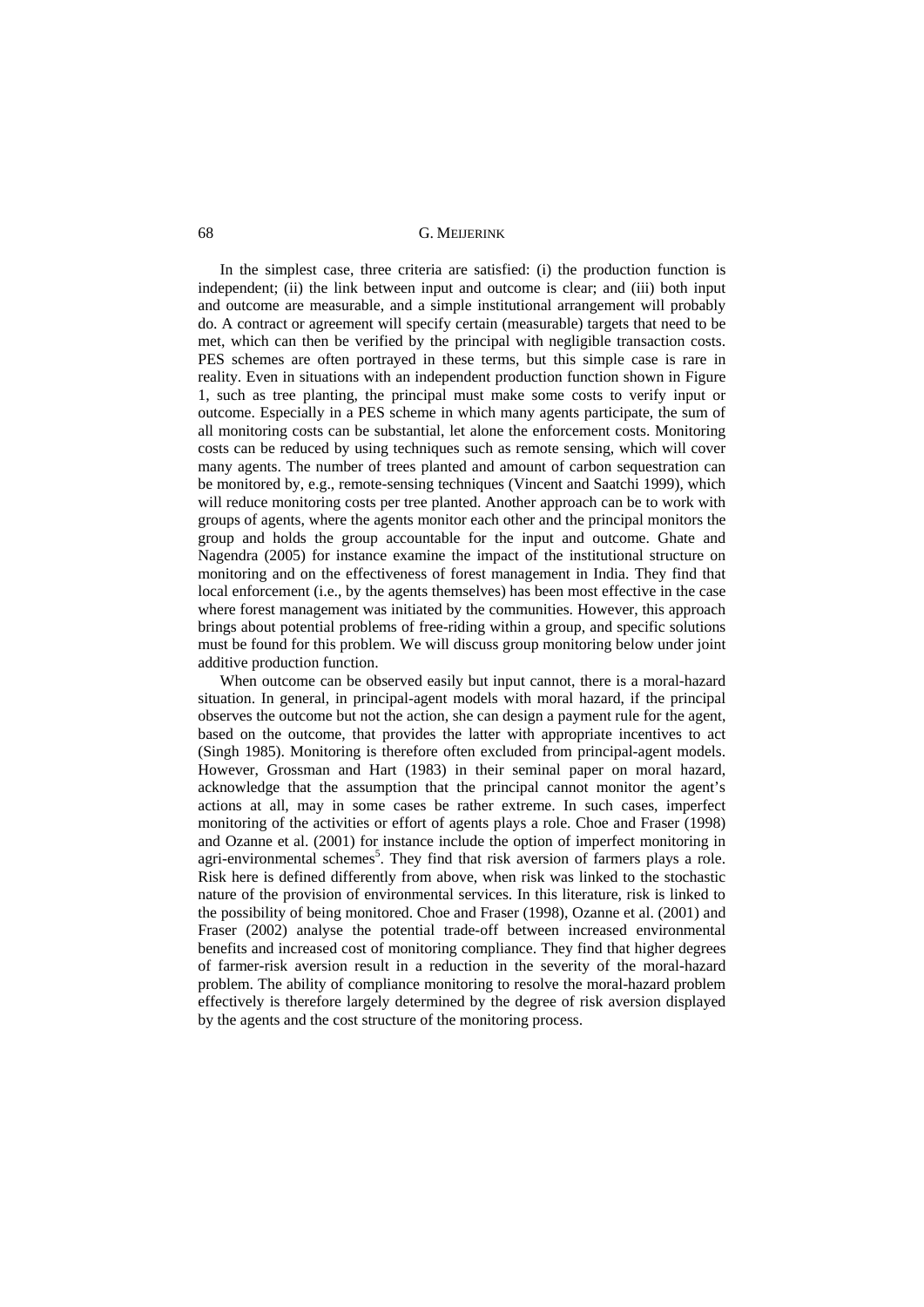In the case of independent production, it is not often the case that the input activities of agents can be observed but outcome cannot. Due to the character of independent production, the outcome arises at the same locality as where the input measures are implemented and is therefore usually observable.

### JOINT ADDITIVE PRODUCTION FUNCTION

A joint additive production function resembles the independent production function in that each agent contributes to the environmental function independently. But with joint additive production, the combined efforts of several agents produce a joint outcome. For instance, if several farmers reduce pumping of groundwater, the overall water level will rise. We assume here that the contribution of each agent is symmetric and additive. Thus if the outcome is lower than expected or specified in a contract, the principal knows that one or more agents have not contributed. The principal can only find out who by inspecting each agent. If the group of farmers is large, then the costs of inspecting each agent will rise accordingly.

This seems to be another moral hazard problem for which the solution is a contract that entails the right incentives to overcome this problem. But the common assumption in moral hazard is that outcome is freely observable and sufficiently informative about the agent's effort to warrant using it for contracting, which in the case of joint additive production is not tenable. In the above case, for instance, the outcome (overall water level) is not sufficiently informative about the individual agent's effort. In this case, some form of monitoring becomes necessary (Singh 1985; Baiman and Rajan 1994). The question now is how the principal should monitor the contribution of the agents. In a joint additive production function, it is possible to monitor the individual activities of the agents and the joint outcome, be it at a cost. There are two alternatives. The first is that the principal inspects all agents to determine who is shirking, and the second is that the principal contracts a group of agents and leaves it to the group of agents to monitor each other. We assume here that the activities of the agents can be observed, be it with (varying) cost.

#### *Principal inspects agents*

This situation leads to another form of asymmetric information, about the form and type of monitoring. The principal for instance may know when she will inspect the agent, but the agent does not. We will illustrate and analyse this problem by game theory. Inspection games have been applied to various problems, ranging from arms control to environmental regulation (Avenhaus et al. 2002) but could be applied to monitoring in PES too. We will briefly describe a simple inspection game (described in Fudenberg and Tirole 1991) and will then describe some extensions and their implications for the institutional setup.

We assume that there are two players, an agent and a principal. The agent can play two strategies – cooperate (stick to the agreement, denoted by  $C$ ), or shirk  $(S)$ . The principal has the choice to monitor and inspect the agent (I), or not to inspect (NI). The pay-offs to the agent and the principal depend on the costs of abiding by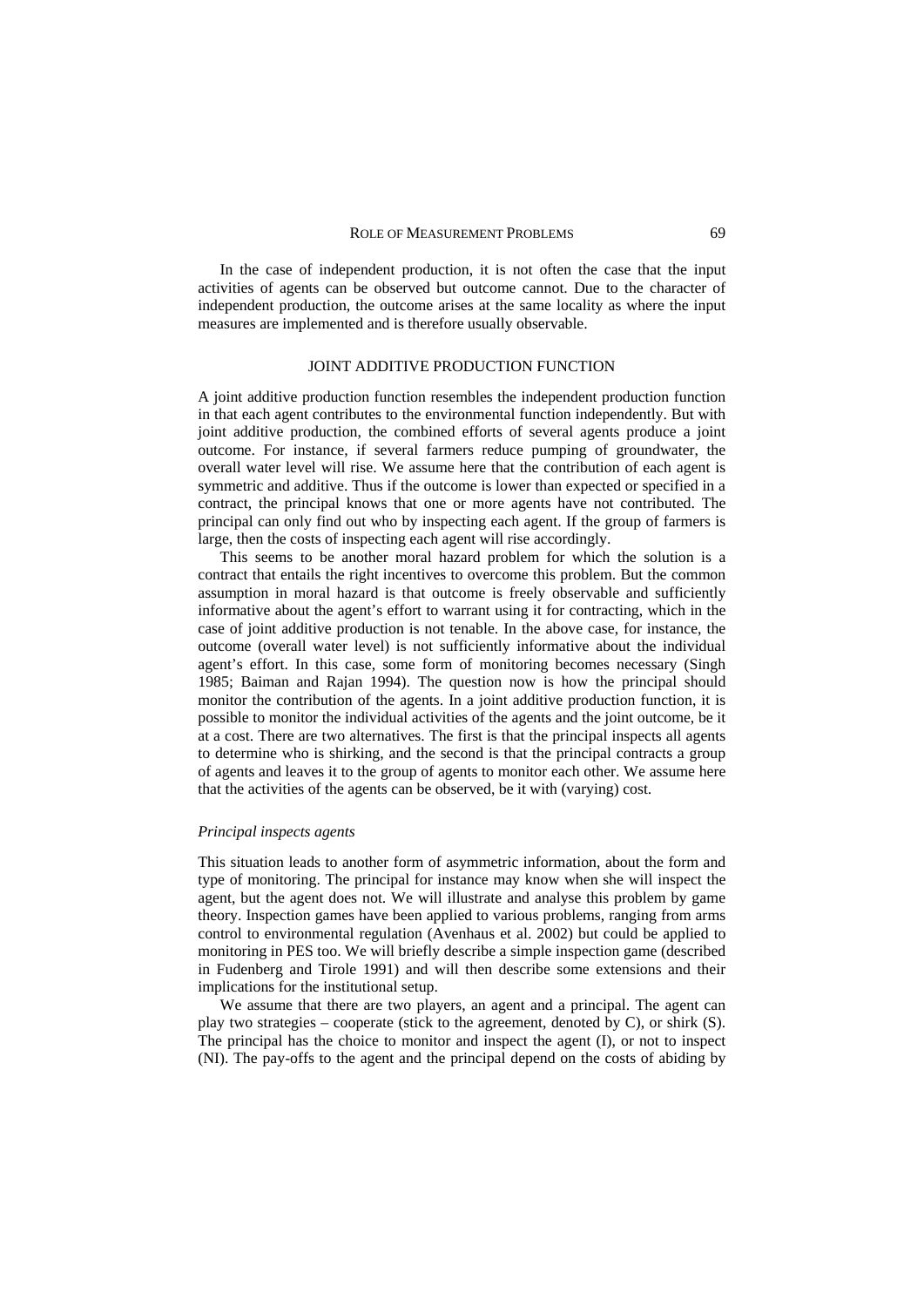the agreement for the agent (*c*), which can be interpreted as the opportunity costs the agent needs to make to implement the contract, the value of the environmental service (*v*), the costs the principal needs to make for monitoring (*m*) and the payment the agent receives when he abides by the agreement (*p*). If the agent shirks and is detected by the principal he receives no payment. Satisfying the participation constraint means that  $p > c$ , otherwise the agent would not enter the contract. In many PES schemes, agents are paid only for their opportunity costs<sup>5</sup>, which would imply that  $p - c = 0$ . This means that the agent is indifferent between entering the contract or not. To ensure participation however, we assume that  $p$  is slightly higher than  $c$ . The pay-off matrix is shown in Figure  $2^7$ .

|                | Principal          |                |  |
|----------------|--------------------|----------------|--|
|                |                    |                |  |
| $\lambda$ gent | 0, m               | $p, -p$        |  |
|                | $p - c, v - p - m$ | $p - c, v - p$ |  |

*Figure 2. Pay-off matrix for monitoring game* 

This game can be interpreted as a two-move or sequential game, in which the agent moves first, deciding whether to cooperate or shirk. The decision is made on the agent's expectation about being inspected by the principal. The move made by the agent is not observed by the principal, who decides after the move by the agent to inspect or not. The principal does not know whether the agent has cooperated or shirked. If the agent is found to shirk, the principal needs only to bear the monitoring costs (*m*) because the agent is not paid (receives 0). If the agent is found to cooperate, the principal needs to pay a reward plus bear the monitoring costs, and receives the environmental service  $(v-p-m)$ . However, if the principal does not inspect and the agent shirks, the principal confers a payment (-*p*) which the agent receives  $(p)$ , but there is no environmental service provided  $(0)$ . If the principal does not inspect and the agent does cooperate, the target level is achieved and a reward is made  $(v-p)$  to the agent, who receives a payment minus costs made  $(p-c)$ .

The preferred strategies of the principal and agent depend on the monitoring costs *m*, payments *p*, costs of input *c* and value of environmental service *v*. If we assume that the monitoring costs are very high and larger than the payments made to the agent  $(m > p)$ , then the principal would prefer not to inspect. If the agent is aware of this, he will choose to shirk, and the equilibrium outcome is (S, NI). Clearly this would undermine the PES scheme. If we assume that monitoring costs are not very large (at least smaller than the payments made to the agents) there is no pure strategy equilibrium for this game. If the principal does not monitor, the agent would prefer shirking. Therefore, the principal is better off by monitoring. However, if the agent knows the principal is guaranteed to monitor, and the agent will therefore choose to cooperate, the principal is better off by not inspecting (thus saving monitoring costs). The solution is a mixed strategy, which means that the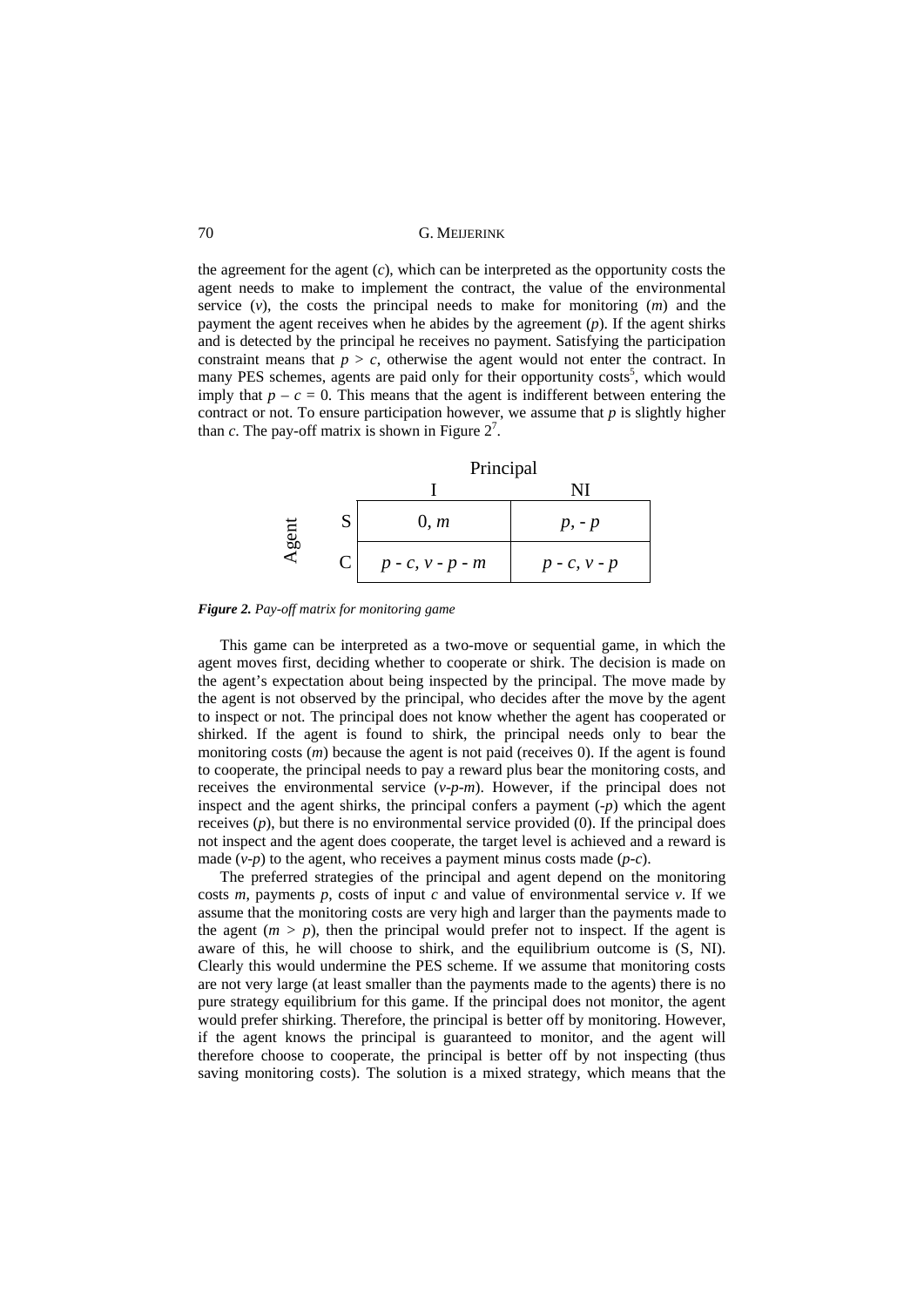principal must randomize, so that the probability of monitoring is between 0 and 1. Similarly, the agent must randomize, which means that his probability of cooperating is between 0 and 1. Thus it depends on the probabilities of the fact that the principal will monitor the agent's compliance that determines whether an agent will cooperate or shirk. Mixed strategies are not as intuitive as pure strategies because people do not take random actions. A mixed strategy here can be interpreted as a principal and a number of agents, where the principal selects at random an agent to monitor, with a certain probability. Vice versa, each of the agents chooses to shirk some x percent of the time, and cooperate  $100 - x$  percent of the time. Then  $x/100$  is the probability that an agent will shirk (Rasmusen 2007).

Avenhaus et al. (2002) discuss several variations of the inspection game. In the simplified game above, it is assumed that if there is an inspection, the principal knows whether the agent has shirked or not. However, in practice, this may not be easily verifiable and there may be measurement problems on the input side, while the outcome is difficult to measure, or does not reflect the input (the production function is stochastic). The game is extended with the possibility of the principal inspecting, making an error and calling a *false alarm*, accusing the agent falsely of shirking $8$ . The pay-offs of this option depend on the situation. If the agent can show that the principal accused him wrongly, the pay-off to the principal can be a penalty to be paid to the agent. If, for instance, the detection of a shirking agent represents a 'failure of safeguards' and the principal would prefer to avoid such a bad reputation this could be seen as an additional cost. This makes it unattractive for the principal to monitor.

The above game has been modelled as a one-off game, which can, of course, be played several times. However, sequential games may have different implications. Dresher (1962) introduced an inspection game with a number of stages which can be defined as recursive models. Thus the information problem that existed in the above game is partly solved, because the principal and the agent know what each did in the previous round and can base their expectations on this. Avenhaus et al. (2002) discuss this game and combine it with the leadership principle, which states that it can be advantageous to announce one's strategy and then commit to playing it. This ties in with the 'optimal' contract of Fudenberg and Tirole (1991), which maximizes the pay-offs for the principal and agent. They show that when the principal commits to a monitoring level (i.e., the principal chooses and announces a probability *y* of inspection), the principal and the agent can actually increase their pay-off. The principal needs to set the probability of inspection *y* at a level whereby the agent will always choose to collaborate (i.e., probability of cooperation is 1).

Another interesting variation of this game is explained by Rasmusen  $(2007)^9$ . An institutional arrangement is possible whereby the principal does not inspect herself but hires an 'auditor'. The principal now has an additional asymmetric information problem with the auditor because she does not know whether the auditor will report truthfully or not. The auditor may receive side-payments from the agent not to report shirking or may save on monitoring costs and report that the agent is cooperating without verifying this. This may be a genuine problem in developing countries, where the institutional framework for resorting to legal action may involve high transaction costs. There are various optimal auditing schemes explored in game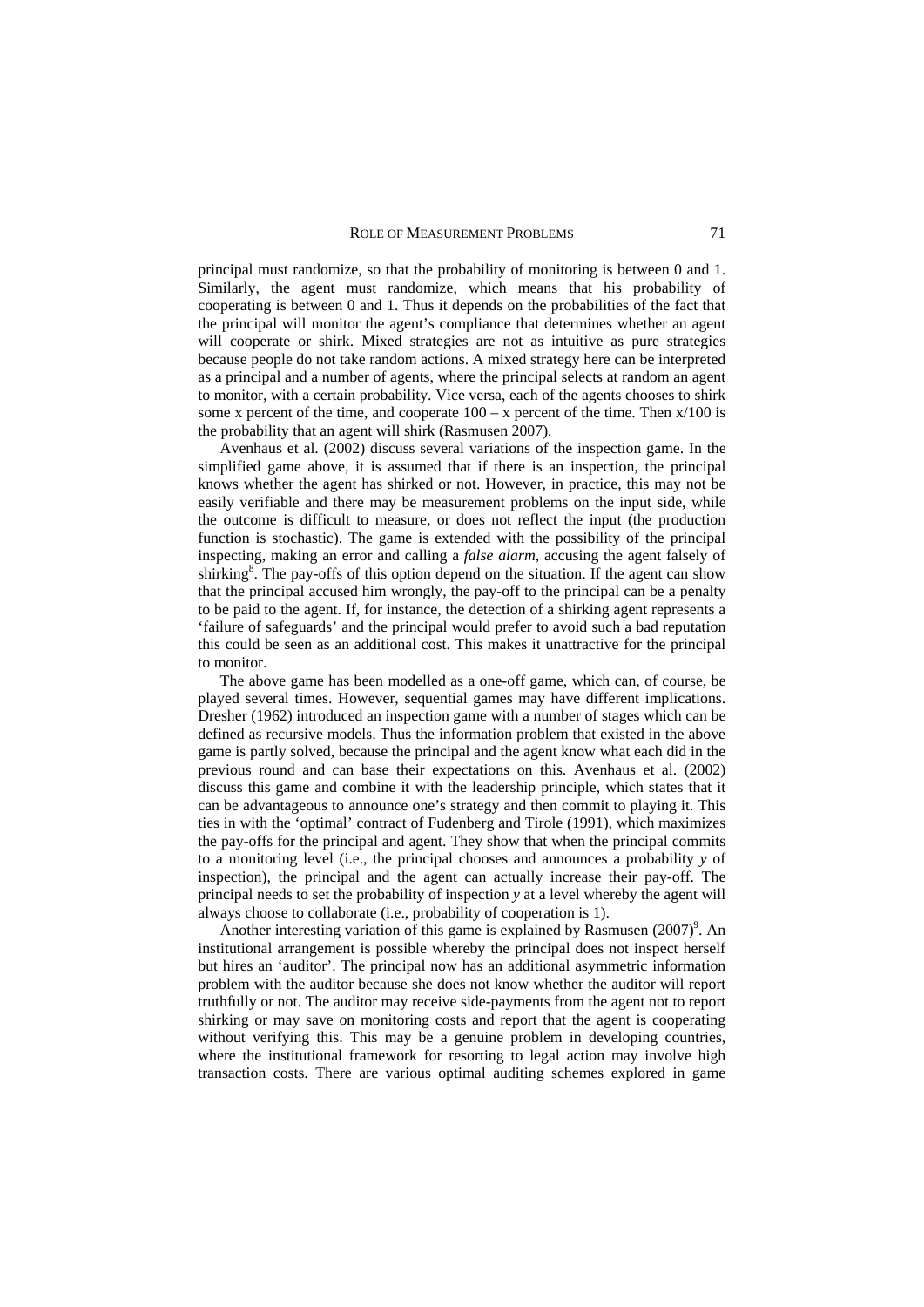theory and principal-agent theory (see Dittmann 1999). One of them includes the idea of cross-checking whereby the principal hires a second auditor and asks him to report simultaneously. If both auditors report the same they are rewarded, but if they report different values they are both punished. This is a solution that will increase truthful reporting, and although monitoring costs will obviously increase by hiring two auditors, this may be the cost that needs to be paid to get information (Dittmann 1999).

#### *Agents monitor each other, principal monitors group*

The principal may prefer to establish a contract with a group. This makes it possible for the principal to reduce monitoring costs by transferring these costs to the agents. This is appropriate when monitoring costs are high for the principal but lower for agents. One could think of agents who are neighbours and who can easily observe each other's activities. The principal can then choose to inspect the group, which brings us back to the above situation, where the group can be considered as one agent.

Establishing a contract with a group of agents has a fundamental difference with the principal-agent relationship in the sense that group relationships entail the problem of free-riding since the effect of a reduction on effort (e.g., the principal punishes the whole group) is shared by all agents (Macho-Stadler and Pérez-Castrillo 2001). This problem can be modelled as a non-cooperative game, whereby the players choose between the strategy 'cooperate' and put in the required effort levels, or 'shirk' and free-ride on the other agents. There are two conditions that enable an agent to free-ride: first, the principal cannot detect who is free-riding and second, the principal pays the group of agents according to outcome and this is shared equally between group members.

The extent of the free-rider problem thus depends on the measurability and observability<sup>10</sup> of the agents' efforts. This model assumes that agents will always try to shirk when it increases pay-off. It is interesting that in social-psychology literature, various other motivational reasons for shirking ('social loafing') have been found, such as the lack of identification of individual contributions in a group effort, difficulty to establish a relationship between input and output, and a minimum of evaluation potential (Vermeulen and Benders 2003). This suggests that measurement difficulties and the complexity of input–outcome relations in PES actually contribute to shirking in groups!

If agents monitor each other they can only reduce free-rider behaviour if they also have the means to enforce cooperative behaviour. If they do not have these means, they can detect free-rider behaviour but cannot do anything about it, leaving the principal with a reduced outcome. Such a PES setup would not work: when monitoring and enforcement of activities are very costly, the situation can become a prisoners' dilemma game. In this game, we assume two players, agent 1 and agent 2. If they both cooperate, they obtain the highest payment  $(p)$  from the principal, which both share. Their net pay-off is this pay-off minus the costs (*c*) they make to implement the contract, where  $\frac{1}{2}p - c > 0$  (participation constraint). If one player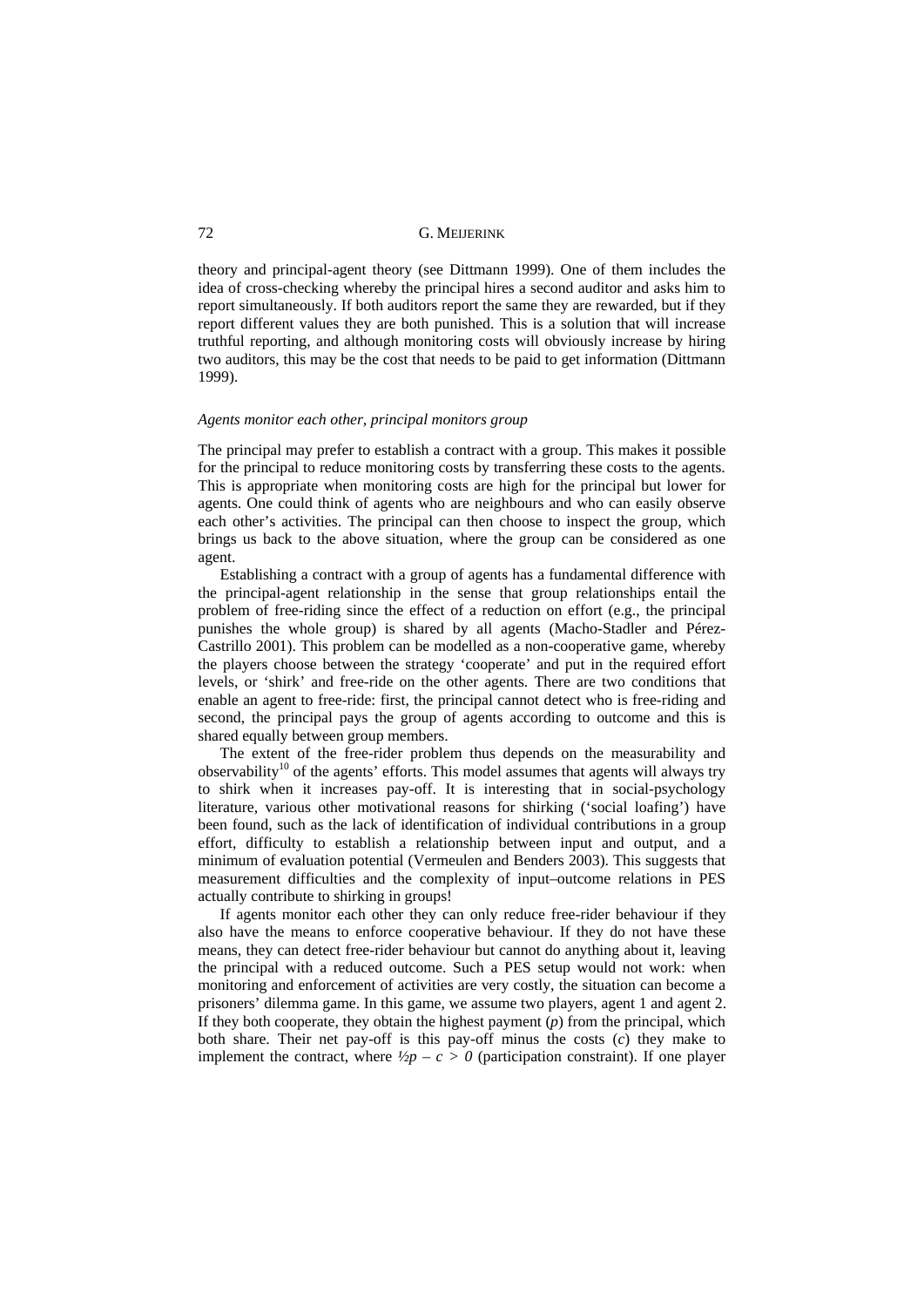cooperates and the other one shirks, they receive a reduced pay-off, the total payment reduced by a fine for instance,  $(p-f)$  where  $p > f$  (the fine is always smaller than the payment), which they share. Since the one who shirked did not make any costs, he will receive a higher net payment. If they both shirk, they get no payment. See Figure 3 for the game.

|         |   | Agent 2                                      |                                                 |  |
|---------|---|----------------------------------------------|-------------------------------------------------|--|
|         |   |                                              |                                                 |  |
| rg<br>G |   | $\frac{1}{2}p - c$ , $\frac{1}{2}p - c$      | $\frac{1}{2}(p - f) - c$ , $\frac{1}{2}(p - f)$ |  |
|         | S | $\frac{1}{2}(p - f), \frac{1}{2}(p - f) - c$ | 0.0                                             |  |

#### *Figure 3. Prisoners' dilemma*

Because  $\frac{1}{2}(p - f) > \frac{1}{2}p - c$ , both players will choose strategy S (shirk) and end up not receiving any payments. This situation only occurs when the principal cannot detect who shirked, and the players cannot enforce cooperation or punish each other for shirking. However, in reality, this situation usually does not occur, and agents can enforce cooperation (Hargreaves Heap and Varoufakis 2004). Agents would not enter into a group contract if they could not enforce cooperation. Enforcement mechanisms do not need to take the form of punishment such as imposing a fine. There are various reasons why people will cooperate. This can be morality (people do what is morally right regardless of what others do), altruism (people are selflessly willing to contribute to a public goal) or inequality aversion (people feel guilty when they disadvantage others). However, Barron and Gjerde (1997) find that what they call 'peer pressure' does not always have a positive outcome when agents engaged in group production can detect and punish shirking (see also Kandel and Lazear 1992; Huck et al. 2002 on peer pressure). They describe for instance that there may be a conflict between the principal and the agents as to the optimal norm or sanction. The potential punishment agent 1 imposes on agent 2 benefits 1 if it induces greater effort by 2. But agent 1, unlike the principal, may not take into account the cost of such punishment in terms of deterioration of the work environment or psychological cost (such as guilt) for agent 2.

Enforcement in terms of imposing a punishment on the other player is made possible when the prisoners' dilemma is played several times. The strategic behaviour of the players can change because in this case, players do get information on what the other players are likely to do and can punish the other player. In fact, the optimal strategy is now 'tit-for-tat' (Axelrod 1984), which implies that a player (1) should play cooperatively in the first round, thus signalling to the other player (2) he is willing to cooperate. If player 2 reciprocates and also plays cooperatively, then both will get the highest pay-off. If they continue to do this, they will receive the highest pay-off for the entire game. However, if player 1 tries to maximize his pay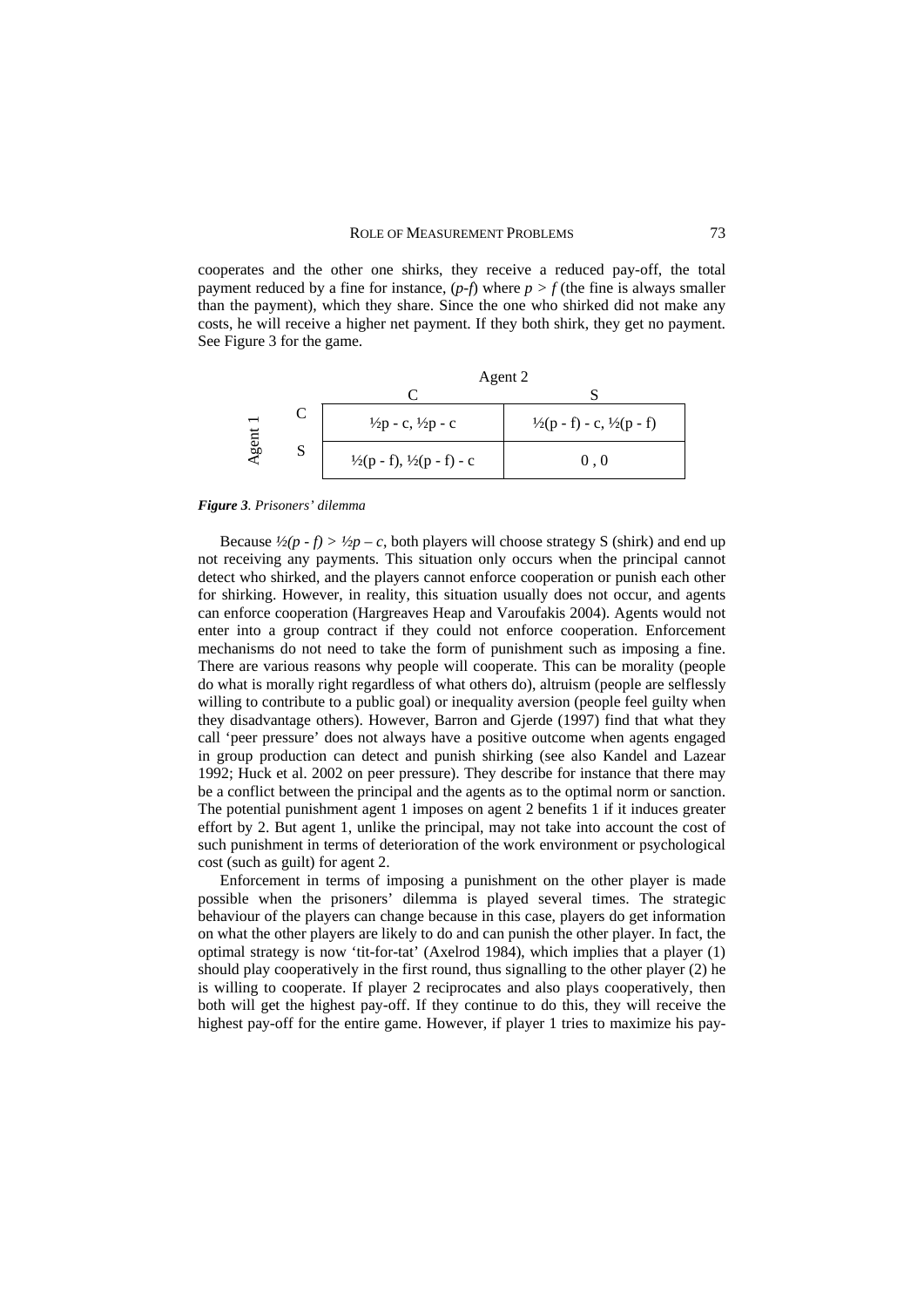off at the expense of 2 (and defects), then 2 will punish 1 by defecting in the next round and both players find themselves in the sub-optimal pay-off situation (see also Radner 1981; Barron and Gjerde 1997). There are several variations of this repeated game that also take into account the discount factor of the players.

Several authors have analysed the role that punishment, trust and reciprocity play within game theory (Carpenter et al. 2004; Cox 2004; Engle-Warnick and Slonim 2006; Brosig 2002; Gintis 2000) and in common-pool resource settings (Castillo and Saysel 2005; Cárdenas and Ostrom 2004). Repeated cooperation leads to players acquiring a reputation of being cooperative. This leads to trust, other players expect a player with a reputation of being cooperative to be cooperative also in the future. They then feel confident to reciprocate and also cooperate. The more repeatedly cooperative behaviour is displayed, the higher levels of trust are attained. However, if players defect and obtain a reputation for being cheats, other players lose trust in them and will no longer be willing to cooperate. The more a player cheats, the less cooperation will be achieved.

## JOINT MULTIPLICATIVE PRODUCTION FUNCTION

A joint multiplicative production function is characterized by the interdependence of production functions of different agents. Besides the fact that natural processes play a role, the activities of the agents influence each other. Their combined activities, no longer independent, lead to a joint outcome. For instance, the effect of the activities implemented in a certain field under an agri-environmental scheme that aims at improving biodiversity (plants, birds etc.) depends very much on what happens in neighbouring fields. The implementation of agri-environmental schemes on a small number of interspersed fields, as compared to a scattered distribution of isolated fields, can improve the effectiveness of conservation measures by providing stepping stones for species dispersal (Kleijn 2006). Parkhurst et al. (2002) explored the possibility of achieving adjoining fields through an agglomeration bonus.

If it is not just a matter of joining fields but if specific activities of adjoining agents influence each other, it makes sense to contract a group<sup>11</sup> so that agents can coordinate activities. However, this type of group will be slightly different from what we discussed in the previous sections and has been labelled team production. As Robbins (1996, p. 293) described team production: "One of the truly remarkable things about work groups is that they can make  $2 + 2 = 5$ . Of course, they also have the capability of making  $2 + 2 = 3$ ". The difference with the type of groups we described above is that these make '2 + 2 = 4'. In team production the individual contributions add up to 5 or 3. Who contributed to the additional unit gained or lost is not clear. Alchian and Demzetz (1972, p. 779) were the first ones to describe team production: "With team production it is difficult, solely by observing total output, to either define or determine each individual's contribution to this output of the cooperating inputs. The output is yielded by a team, by definition, and it is not a sum of separable outputs of each of its members". Alchian and Demsetz thus make a distinct separation between joint additive and joint multiplicative production functions (p. 779):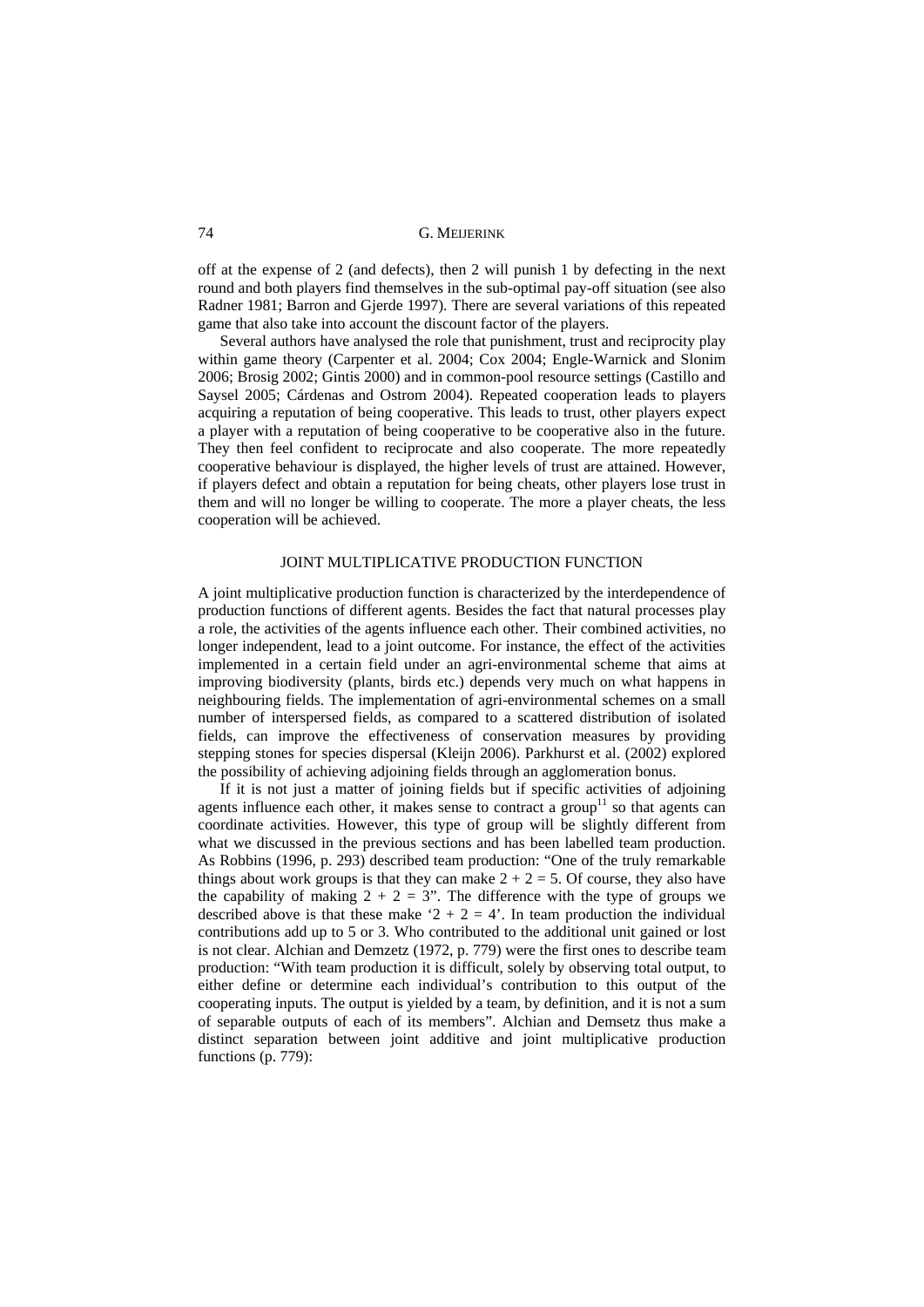"Team production of Z involves at least two inputs,  $X_i$ , and  $X_i$ , with  $\partial^2 Z / \partial X_i \partial X_j \neq 0$ . The production function is not separable into two functions each involving only inputs  $X_i$ , or only inputs  $X_j$ . consequently there is no sum of Z of two separable functions to treat as the Z of the team production function. (An example of a separable case is  $Z = aX_i^2 + bX_j^2$  which is separable into  $Z_i = aX_i^2$  and  $Z_i = bX_i^2$  and  $Z = Z_i + Z_j$ . This is not team production.)".

Thus, joint additive production is not team production. After the seminal paper of Alchian and Demsetz, team production has been analysed by several authors (specifically Holmström 1982; McAfee and McMillan 1991) and has been applied to many different settings.

Alchian and Demsetz emphasize that in team production the marginal products of cooperative team members are not so directly and separably (i.e., cheaply) observable. Because measuring each agent's marginal productivity and making payments in accordance to this is much more costly than under joint additive production, monitoring of activities is no longer feasible. Some authors have studied team production with the possibility that agents *can* monitor each other (Kandel and Lazear 1992; Barron and Gjerde 1997; Moisan-Plante 2003). If this is possible, we are back to the group setting discussed above, where team members can use different sticks and carrots (or peer pressure) to enforce cooperation.

If we take the strict definition of team production however, and assume that it is not possible to observe the cooperation (i.e., marginal productivity) of team members, neither the principal nor the agents can enforce cooperation based on monitoring individual input. This again runs the risk of becoming a prisoners' dilemma in which the Nash equilibrium is shirking by all players. Holmström (1982) has shown that under certainty<sup>12</sup>, team incentives alone can remove the free-rider problem. Such incentives require penalties that waste output or bonuses that exceed output. The principal either enforces penalties or offers bonuses. This role is what Holmström calls 'breaking the budget-balancing constraint'. The free-rider problem is not only the consequence of the inability to observe actions, but equally the consequence of imposing budget-balancing. Breaking the budget constraint will permit team penalties that are sufficient to police all agents' behaviour. For a PES scheme, it could be envisaged that agents are paid a flat-rate minimal compensation fee and are given a team bonus to be paid if a certain target is obtained. Imposing a penalty can be interpreted in several ways. In a dynamic context, which most PES schemes find themselves – the agreement between a principal and an agent's cooperation runs several years – the penalty can be a threat to discontinue cooperation. Holmström (ibid.) shows that enforcing team penalties cannot be imposed by the team itself. When less than the target level is produced, it is not in the interest of any of the team members to waste some of the outcome on a penalty. So when it is expected that the penalties will not be enforced, the free-rider problem reappears, because the situation is again similar to the budget-balancing one. Therefore the enforcement problem can only be overcome by bringing in an outside party (principal) who will take on the residual of the non-budget-balancing sharing rules.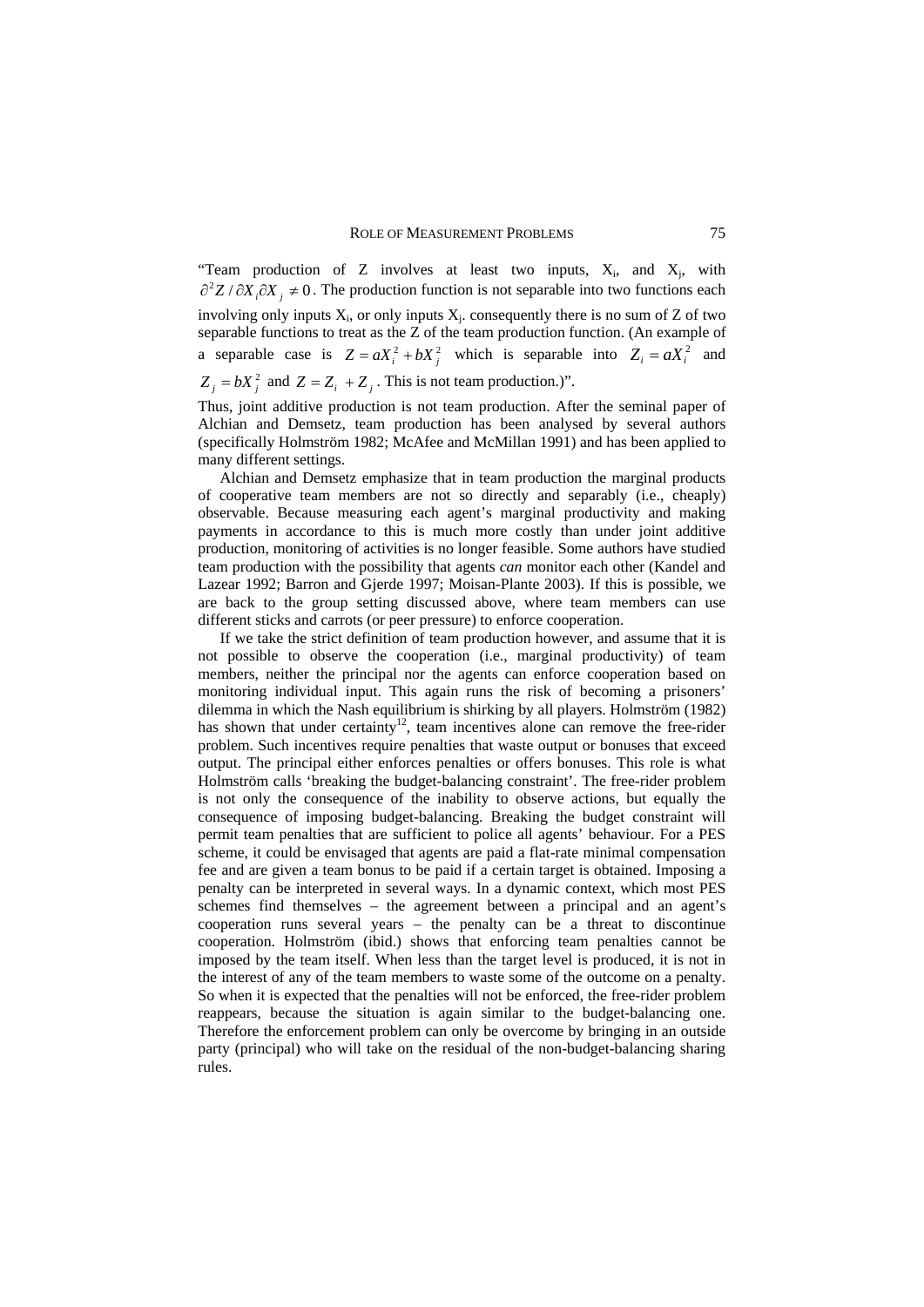Although the role of the principal as a budget breaker is certainly a solution to the free-rider problem in the case where agents' activities cannot be monitored, Rojahn and Engel (2005) point out that this type of collective punishment has several disadvantages. Most importantly, it might be perceived as unfair because it could lead to a situation where complying agents are forced to make up for their free-riding agents to avoid punishment. Bowles (2004) adds to this that when there are significant stochastic influences on the level of performance of the team, which is very possible in PES schemes, Holmström's solution becomes unfeasible. However, it is difficult to find an alternative solution to the case where shirking cannot be detected, and this is why Holmström's contribution is so important.

A more fundamental point of criticism is that Holmström's model assumes that the principal and the agents have conflicting interests. However, one could assume that agents will not enter into a voluntary PES contract under a team production scheme when they do not agree with the goals the principal has set. This will be true for some PES settings, especially when PES contracts only pay the opportunity costs such as in many agri-environmental schemes in Europe. Changing the conflictinggoals assumption changes the uncooperative situation to a cooperative model. More recent literature analysed moral hazard with several agents under a cooperative model (see Che and Yoo 2001 for an overview).

Macho-Stadler and Pérez-Castrillo (1993) analyse such a model and explore a situation in which cooperation between agents is possible and not detrimental to the principal's interests. The effort supplied by each agent is not observable, but outcome can be measured. The degree of cooperation between agents depends on both the incentive scheme they face, and the extent to which there exists a group culture that makes it possible for group members to commit credibly to the implementation of cooperative solutions. The authors make a distinction between groups and teams, similar to Alchian and Demsetz (1972) and in line with the distinction between joint additive production and joint multiplicative production. A team consists of a number of agents who, due to their continuous and close relationship, can reach cooperation on non-verifiable variables such as collaboration and effort. Macho-Stadler and Pérez-Castrillo (ibid.) show that a team is more profitable for the principal than a group of individuals without any commitment capacity.

Cooperation between agents thus depends on whether there exists a group culture or cohesion within a team. This can be achieved by the incentive scheme. According to Harkins et al. (1980; cited in Vermeulen and Benders 2003) rewarding and punishing agents should be based on group outcomes because the individual efforts are not visible. Group rewards are seen as an important determinant for cohesion, as collective rewards increase the 'group feeling'. Itoh (1991, p. 613) analyses the role of cooperation in teams, in the form of help that agents give each other, and finds that: "… teamwork is optimal if own effort and helping effort are complementary so that an agent responds to an increase in help from the other agent by increasing his own effort". An institutional arrangement that stimulates cooperative behaviour can initiate a positive sequence of cooperative behaviour. 'Help' as described by Itoh can take the form of sharing experiences and learning in a PES scheme, which will enhance trust but can also stimulate learning on how best to provide the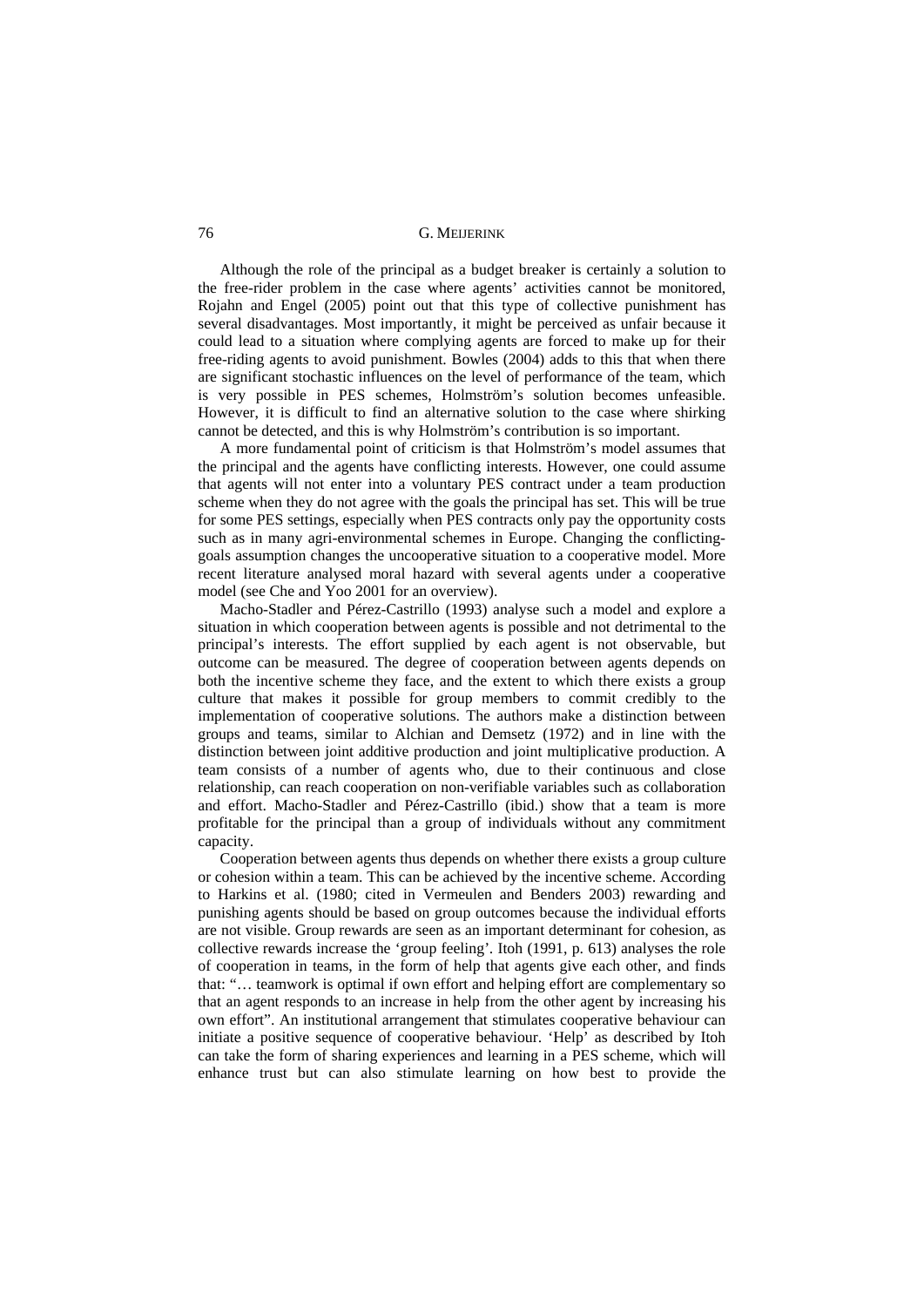environmental service together. Case studies in the area of the provision of waterrelated services by farmers in the Netherlands have demonstrated that interactive learning processes among area-based stakeholders can function as an effective governance mechanism in the water sector (SLIM 2004a; b).

Macho-Stadler and Pérez-Castrillo (1993) find a trade-off between benefits of team size for the principal and agent. If the team reaches a symmetric equilibrium and shares the payments equally, then the expectation of the average wage level of an agent belonging to a team is a strictly decreasing function of the team size. This means that the larger a team is, the more attractive it is to the principal. However, it is possible that the cooperation capacity of the group of agents is a decreasing function of its size. The trade-off between both effects will determine the optimal size of the group (from the perspective of the principal). Olson (1965) has put forward that in collective action (e.g., team production), smaller groups can function more effectively than large groups.

The last case we will briefly discuss here is when joint output is costly to observe and input may also be costly to observe. We have not found many models that incorporate these restrictions. Gautier (1999) developed a model in which the agents and principal invest together to develop a product (in our case a certain environmental service). Agents are responsible for the production of the service, and the principal invests in monitoring. The level of effort by the agents is private information to each agent. The efforts determine, together with a random shock, the output's value. This value remains unknown until the product is brought on the market. Hence there is a time lag between input and outcome. For PES this can be a relevant model, as the outcome of activities implemented by resource managers often only appear after a certain period (in the case of watershed services appearing downstream, or number of birds after the breeding season) and are influenced by natural processes (which can take the form of a random shock). In the model, the principal can observe a signal about the outcome's quality. The accuracy of the signal is affected by the principal's monitoring decision. Without monitoring, the signals are distorted. By investing in monitoring, the principal can observe perfectly informative signals. For PES this may be interpreted as follows. The principal may observe some signal about the environmental service delivered without making too many costs (rule of thumb, for instance). However, in order to measure the environmental service precisely, the principal must invest in a costly measurement exercise: for example an extensive survey of agro-biodiversity in an area, or quantity of water downstream.

The model assumes that the monitoring decision and the signal are private information to the principal. Private nature of monitoring and signals implies that agents will form expectations about the principal's monitoring decision and base their effort on these expectations. Conversely, the principal decides to monitor, evaluating the costs and benefits of this decision according to her beliefs about the agents' unobservable efforts. The principal can decide to accept of outcome on the basis of an imperfect signal, or invest in costly monitoring and on the basis of this decide to continue the PES scheme or discontinue. Gautier assumes that the principal will discontinue the project when she receives a signal that the project might fail, thus risking discontinuing a successful project. We refer to Gautier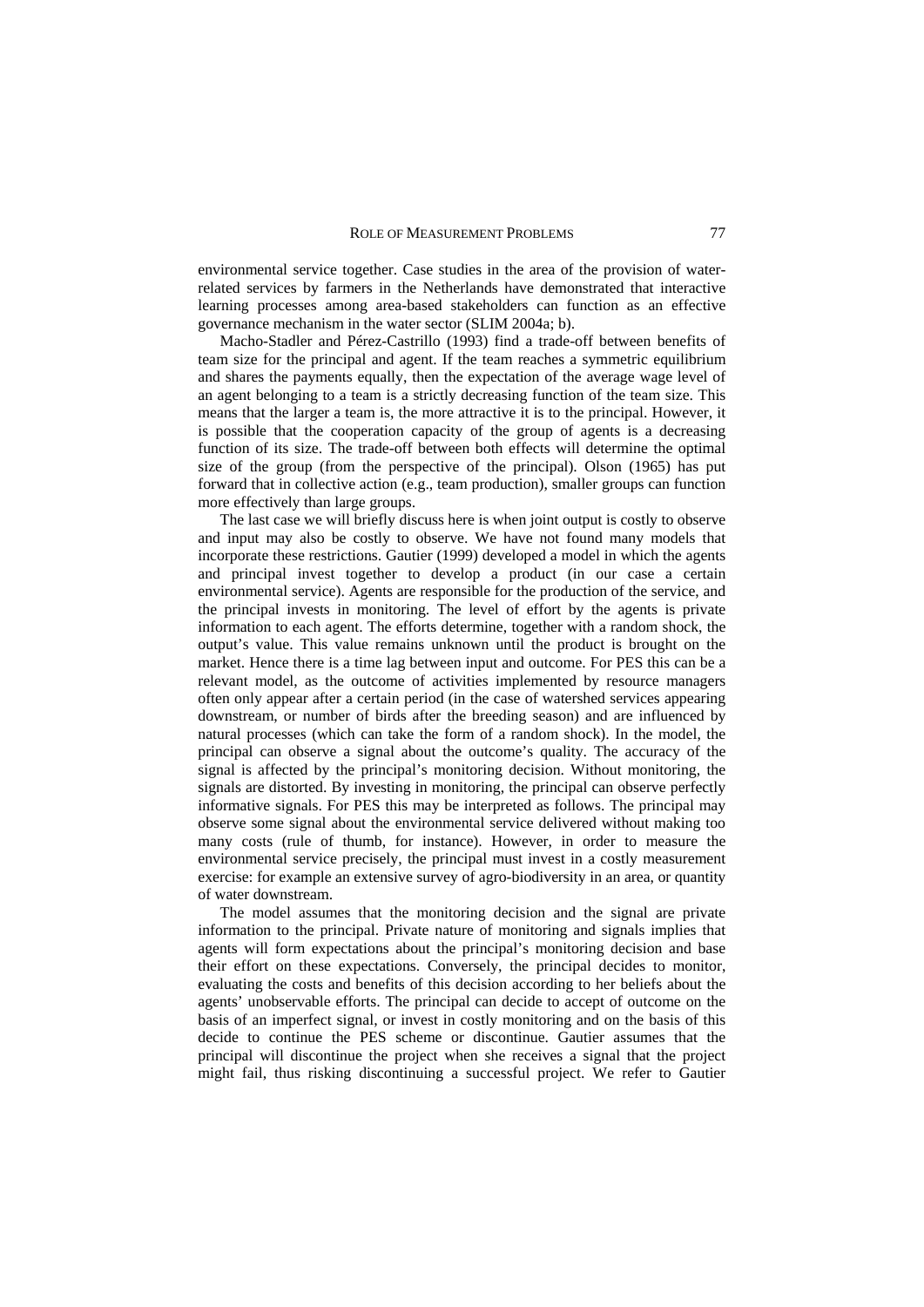(1999) for the model development and will present some of its results. Gautier finds two sources of inefficiencies. First, the ex-ante contract may not be efficient, and second, the ex-post continuation decision may be inefficient. This inefficiency takes its source in the absence of precise signals. Monitoring can remove this be it at a cost. But ex-post efficiency is not the only role of monitoring. It also affects the exante contract decision. The choice of production mode is affected by the accuracy of information about output, obtained through monitoring. Ex-ante inefficiency is not completely restored by monitoring. The absence of proper incentives implies payments of rents to agents, which distort the choice of production.

### CONCLUSIONS AND DISCUSSION

Because the idea of PES is so appealing, many PES projects are being implemented around the world. The appeal of PES is enhanced by the fact it can provide poor resource managers an additional source of income, thus combining environmental and poverty-reduction goals. Since the *concept* of PES is widely accepted, it seems less of a concern to actually show the effectiveness of PES projects and measure the environmental services provided or monitor the activities implemented by the resource managers. However, showing the effectiveness of PES is crucial to its longterm success, especially when the private sector is going to buy into the concept and pay for the environmental services they benefit from.

The specific nature of environmental services makes monitoring a multifaceted issue. The institutional setup of a PES scheme depends on (i) the type of environmental service and its underlying production process; (ii) the extent to which the environmental service can be freely observed or measured; (iii) the extent to which activities of the resource managers who provide the environmental service can be freely observed; and finally (iv) the deterministic or stochastic nature of production processes, or put differently, the extent that natural processes determine the environmental service. Transaction costs arise when costs must be made to measure the activities of resource managers and the environmental services. If these are high, implementing a PES scheme may become infeasible. The institutional arrangements must therefore be such that they reduce transaction costs and maximize pay-offs to resource managers and the principal. This may be achieved by providing different types of incentives, which include payment arrangements and punishments, and different monitoring systems.

We have distinguished three different types of environmental-service production processes (following Rojahn and Engel 2005): independent, joint additive and joint multiplicative production. We have shown that there are different monitoring issues for the three production processes. For an independent production process, individual resource managers can provide separate environmental services. Usually the link between input activities and outcome are clear. Although measuring the environmental service may be simple (e.g., observing number of trees planted through remote sensing), there are always costs involved, especially when the number of participants in a PES scheme is large. When outcome can be easily measured (number of trees) but not input (e.g., proper tree management), the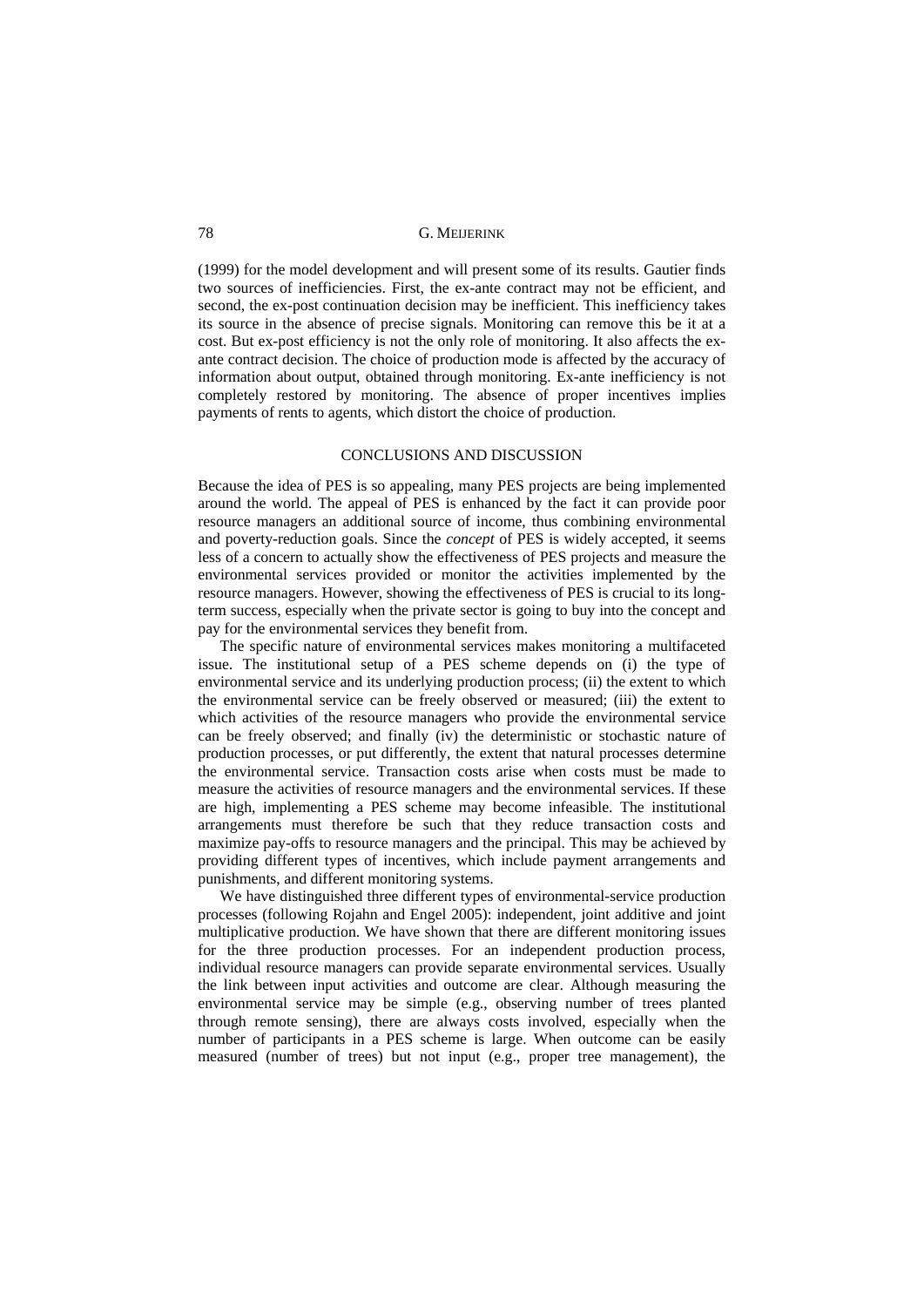classical moral-hazard problem in principal-agent model arises, which can be overcome by the appropriate incentive structure. In many such models it is assumed that input measures cannot be observed at all, and therefore monitoring is not feasible. However, this assumption can be relaxed in many cases of PES. The optimal contract will then include a mix of incentive structure and the possibility of being monitored. This introduces the element of risk, whereby the attitude of the resource manager towards the risk of being monitored by the principal determines the optimal contract.

In the case of a joint additive production process, the activities of several resource managers lead to a joint outcome. For instance, several farmers implement practices that increase groundwater levels. It might seem that this is another classical moral-hazard problem, whereby the outcome can be measured but the individual activities cannot. However, in principal-agent models, it is assumed that there is a clear link between the (unobserved) activity of the agent and its outcome. In the case of a joint additive production process this link cannot be made: the observed outcome does not reveal who contributed to it. Therefore the solution to moral hazard by offering a contract with the appropriate incentive structure alone will no longer be sufficient. In this situation inspection of activities of resource managers becomes necessary, which requires a slightly different institutional setup than under independent production. The principal has various options. She can decide to inspect the agents with a certain probability. It can be calculated which probability will lead to the maximum pay-off for the principal. As under individual production, the attitude towards risk is important, although we have not explored this in this chapter. A more thorough analysis of the role of risk in PES schemes is certainly warranted.

The principal can also hire external inspectors, which introduces additional moral hazard because the principal does not necessarily observe the reliability of the external inspectors. When inspectors can be bribed or are prone to shirking, this may increase the monitoring costs. In developing countries, where the capacity of the legal system to deal with such cases is low or entails high costs, this may be a real problem. A third option consists of leaving the monitoring to the natural-resource managers themselves. Often it is the case that resource managers, who live and work in close proximity, can more easily observe each others' activities. Only if they also have the means to enforce cooperation (e.g., through punishment) they can overcome the free-rider problem. There has been extensive literature developed in this area, and this institutional arrangement may well fit many different PES schemes. It is, however, important to remember that all these institutional arrangements assume that the outcome of group effort can be measured. Thus, whatever institutional arrangement the PES scheme adopts to achieve compliance, there will always be additional transaction costs that have to be made to measure the outcome.

Joint multiplicative production processes occur when there is a synergy between the activities of resource managers that lead to a joint outcome. In the literature this production process has been labelled team production. In fact, many environmental services can be characterized by such a production process to a varying extent. The most applicable is the provision of biodiversity, as measures implemented in one field affect biodiversity in terms of quantity and types in another field. The effect is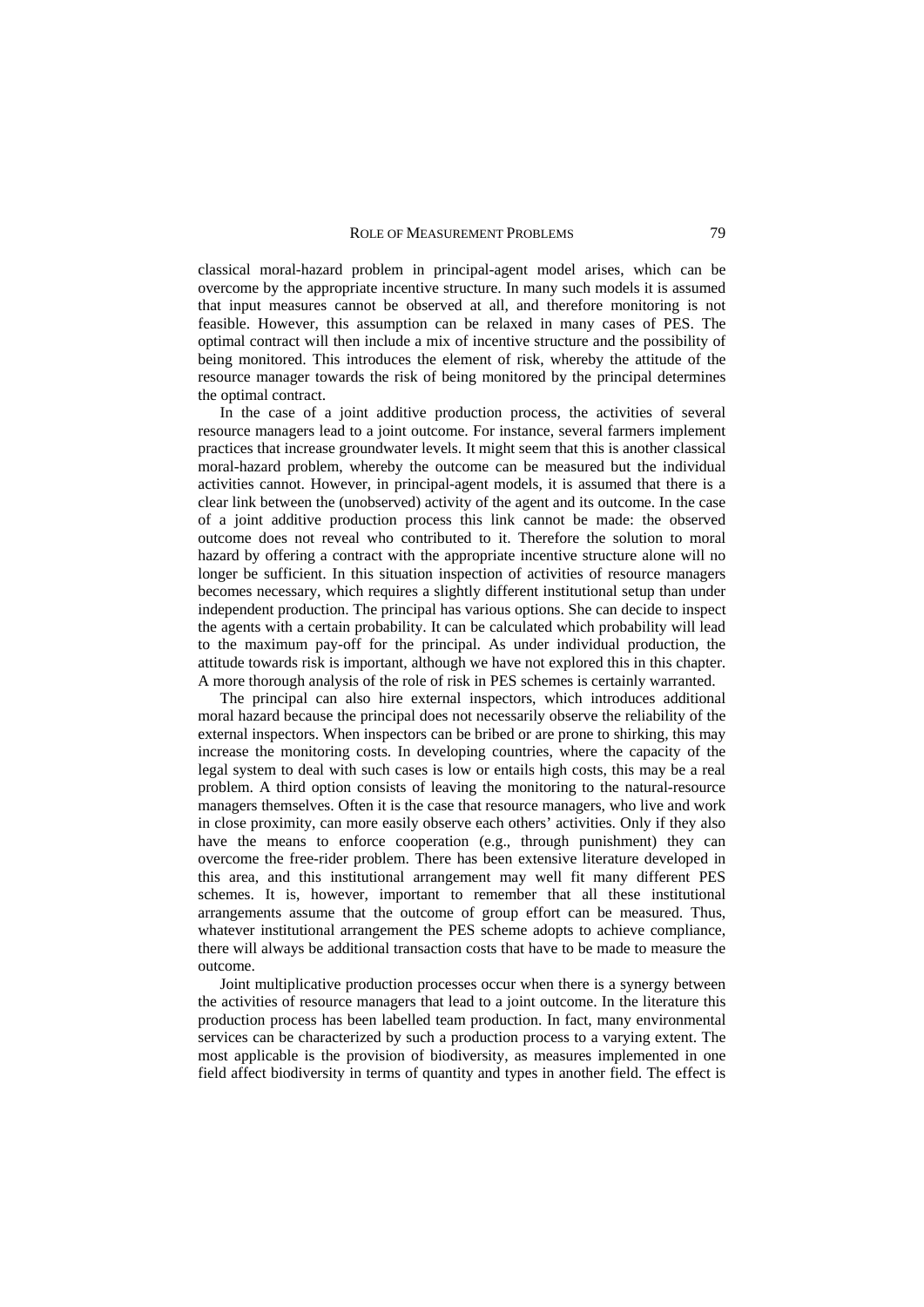not additive but multiplicative. This is the most difficult to deal with, because when we assume that the principal cannot observe the contribution of each agent to the joint outcome and neither can the agents, monitoring becomes ineffective, and establishing the appropriate incentive scheme that solicits cooperation is extremely difficult. The only solution that avoids free-riding is a draconian one put forward by Holmström (1982), which punishes all team members severely if one team member shirks. However, the underlying assumption in this model that the principal and the agents have conflicting goals and that therefore agents will always try to shirk needs to be re-examined for some PES schemes.

Natural-resource managers may not necessarily participate in PES schemes merely for the payment. In fact, in Europe, farmers only receive compensation for their opportunity costs when they participate in agri-environmental schemes or water-related services schemes (Van Moorsel et al. 2006). Thus principal and agents may well share the goals of contributing to environmental services such as conservation of biodiversity. In this case, cooperative models need to be applied. The degree of cooperation between agents depends both on the incentive scheme they face, and the degree to which there exists a group culture that makes it possible for group members to commit credibly to the implementation of cooperative solutions. The principal now needs to contribute to an institutional arrangement that enhances group culture. It is important to note that feed-back on the performance of the team, thus feed-back on to what extent the team is successful in providing the environmental service, can enhance group culture. Measuring the environmental service is again necessary, be it for another reason than under non-cooperative situations. In the context of cooperative team production, the principal needs to implement an institutional arrangement that is not geared towards agents monitoring each other to detect shirking, but to agents sharing information to learn and to help each other.

To what extent the interests of the principal and agents are similar in PES schemes will differ from case to case. In PES schemes where the goal is to provide poor resource managers an additional income through PES, the priority of the resource managers may not lie in providing an environmental service, but in receiving additional income. Also in the case where the environmental service is not a public good but a private good benefiting a private company for instance, the interests of the agents may not overlap those of the principal. This is of course completely acceptable, but in the case of an environmental service that has a joint multiplicative production this may pose enforcement problems that are not easily overcome.

We have reviewed here the implications of measurement issues in PES and in doing so have glossed over many important issues. The role of risk was already mentioned, but the issue of uncertainty<sup>13</sup> is equally important, especially in situations where the link between the activities implemented by agents and the outcome, the environmental service, is stochastic. Uncertain outcomes can be perceived as environmental services that cannot be measured, or can be measured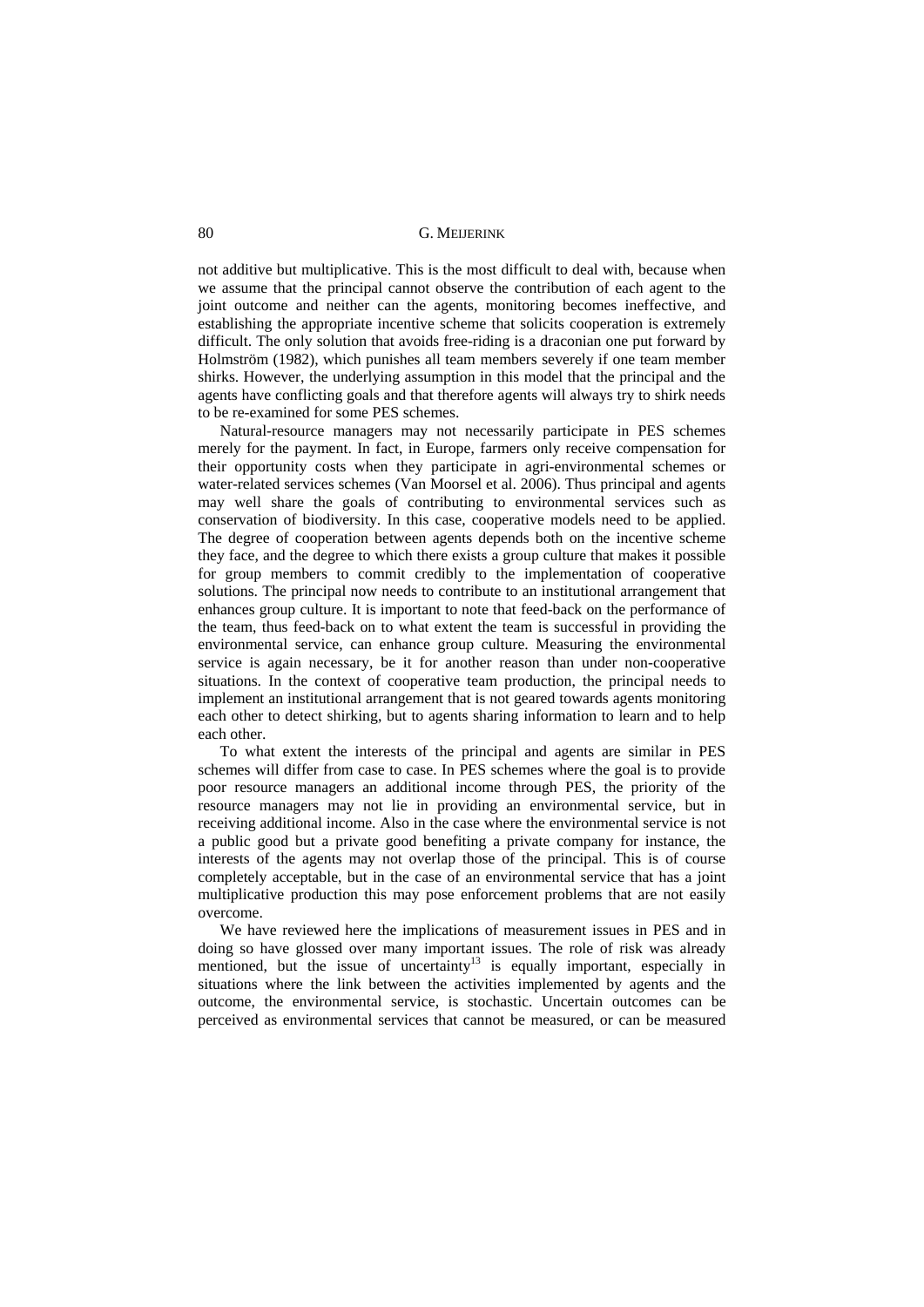only after the investment has been made. What type of institutional arrangement needs to be put in place to manage uncertain outcomes, especially with respect to how the upfront investments and uncertain pay-offs are shared between the principal and agents is a topic for further research.

#### **NOTES**

<sup>1</sup> We define institutions as rules here and not organisation. Thus an institutional arrangement specifies a certain set of rules that applies for those involved in a contract.

<sup>2</sup> We therefore do not investigate adverse selection, although this is an important issue in PES (Ferraro 2005). More attention has been given to adverse selection problems in agri-environmental schemes, compared to moral hazard problems (Ozanne et al. 2001).

<sup>3</sup> Landell-Mills and Porras (ibid) also identify landscape beauty, but we will disregard this service for simplicity, as it is often combined with biodiversity protection.

<sup>4</sup> Although increasingly, consumers care about the production process: whether it was environmentally friendly, or socially acceptable for instance.

 $5$  Ozanne et al. (2001) define imperfect monitoring as the inability of the principal to detect cheating. Two types of imperfect monitoring are possible, (see Polinsky and Shavell 2000): the Type I error as assumed by Ozanne et al. and the type II error, which is the inability to identify accurately whether or not a farmer has complied and may include "false alarms". We will briefly discuss these in a later section on inspection games.

<sup>6</sup> For agri-environmental schemes, the EU allows only payments that cover opportunity costs and transaction costs that farmers need to make to participate (see Van Moorsel et al. 2006).

<sup>7</sup> Following game theory, the pay-offs for the principal are in the columns after the comma, and the payoffs for the agent are in the rows before the comma.

<sup>8</sup> Choe and Fraser (1998) include this option in their model. However, Ozanne et al. (2001) argue that this is unrealistic in agri-environmental schemes.

Rasmusen uses the term auditing game, which is often used in principal-agent models.

<sup>10</sup> Observability can be interpreted as a dichotomous variable, the agent cooperates or not. Measurability can be interpreted as a continuous variable, which gives an insight into the extent to which the agent cooperates (from 0 to 100% for instance). In the prisoners' dilemma we assume a dichotomous variable.<br><sup>11</sup> In the Methania in 600% for instance). In the prisoners' dilemma we assume a dichotomous variable.

In the Netherlands, farmers have organized themselves into such groups. The European Union has recently allowed that farmers can participate in groups in agri-environmental schemes (Van Moorsel et al. 2006).

 $12$  Although group incentives can also work under uncertainty, their effectiveness will be limited if there are many resource managers and if the resource managers are risk-averse. In this case, the need for monitoring arises.

13 Whereby we make the distinction between risk and uncertainty following Knight (1921): '*risk*' refers to situations where the decision-maker can assign mathematical probabilities to the randomness which he is faced with. In contrast, Knight's '*uncertainty*' refers to situations when this randomness 'cannot' be expressed in terms of specific mathematical probabilities.

#### REFERENCES

- 'EASY'-project, 2006. Main conclusions. *In: End-symposium of the 'EASY'-project : Evaluating current European Agri-environment Schemes to quantifY and improve nature conservation efforts in agricultural landscapes (QLK5-CT-2002-01495), 30-31 January 2006, Wageningen, the Netherlands*.
- Alchian, A.A. and Demsetz, H., 1972. Production, information costs and economic organization. *American Economic Review,* 62 (5), 777-795. [http://www.jstor.org/view/00028282/di950141/ 95p0036o/0]
- Antle, J.M. and Stoorvogel, J.J., 2006. Predicting the supply of ecosystem services from agriculture. *American Journal of Agricultural Economics,* 88 (5), 1174-1180.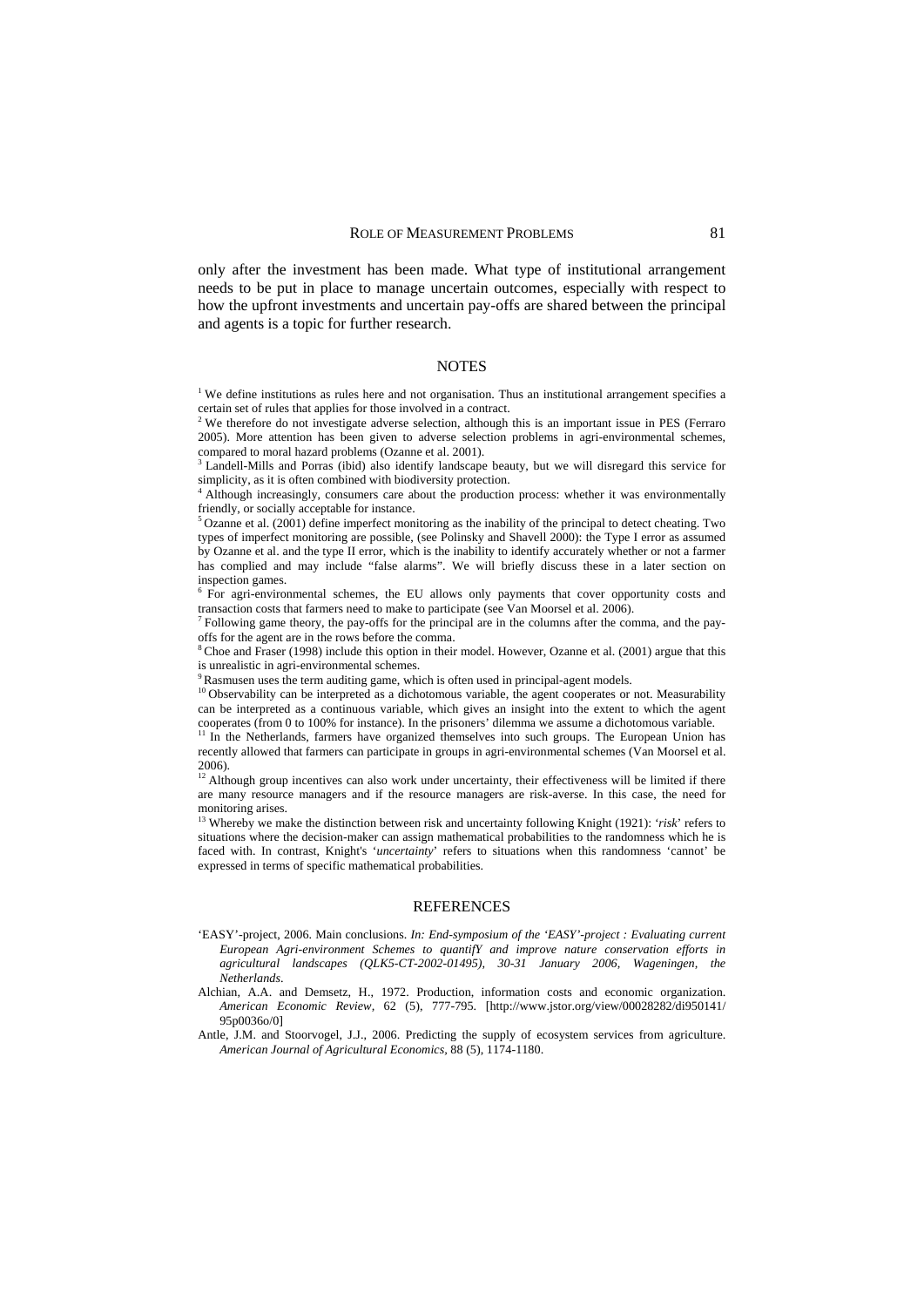Antle, J.M. and Valdivia, R.O., 2006. Modelling the supply of ecosystem services from agriculture: a minimum-data approach. *Australian Journal of Agricultural and Resource Economics,* 50 (1), 1-15.

Avenhaus, R., Von Stengel, B. and Zamir, S., 2002. Inspection games. *In:* Aumann, R. and Hart, S. eds. *Handbook of game theory with economic applications. Volume 3*. North-Holland, 1947-1987. Handbooks in Economics no. 11. [ ]

Axelrod, R., 1984. *The evolution of cooperation*. Basic Books, New York.

Baiman, S. and Rajan, M.V., 1994. On the design of unconditional monitoring systems in agencies. *Accounting Review,* 69 (1), 217-229. [http://www.jstor.org/view/00014826/ap010282/01a00110/0]

Barron, J.M. and Gjerde, K.P., 1997. Peer pressure in an agency relationship. *Journal of Labor Economics,* 15 (2), 234-254. [http://www.jstor.org/view/0734306x/di009554/00p00414/0]

Barzel, Y., 1989. *Economic analysis of property rights*. Cambridge University Press, Cambridge.

Becker, G.S., 1968. Crime and punishment: an economic approach. *Journal of Political Economy,* 76 (2), 169-217. [http://www.jstor.org/view/00223808/di950919/95p00315/0]

Bowles, S.Z., 2004. *Microeconomics: behavior, institutions, and evolution*. Russell Sage Foundation, New York.

Brosig, J., 2002. Identifying cooperative behavior: some experimental results in a prisoner's dilemma game. *Journal of Economic Behavior and Organization,* 47 (3), 275-290.

Cárdenas, J.-C. and Ostrom, E., 2004. What do people bring into the game? Experiments in the field about cooperation in the commons. *Agricultural Systems,* 82 (3), 307-326.

Carpenter, J.P., Matthews, P.H. and Ong'ong'a, O., 2004. Why punish? Social reciprocity and the enforcement of prosocial norms. *Journal of Evolutionary Economics,* 14 (4), 407-429.

Castillo, D. and Saysel, A.K., 2005. Simulation of common pool resource field experiments: a behavioral model of collective action. *Ecological economics,* 55 (3), 420-436.

Che, Y.-K. and Yoo, S.-W., 2001. Optimal incentives for teams. *American Economic Review,* 91 (3), 525- 541. [http://www.jstor.org/view/00028282/di020245/02p01506/0]

Choe, C. and Fraser, I., 1998. A note on imperfect monitoring of agri-environmental policy. *Journal of Agricultural Economics,* 49 (2), 250-258.

Claassen, R. and Horan, R.D., 2000. Environmental payments to farmers: issues of program design. *Agricultural Outlook,* 272, 15-18.

Cohen, M.A., 1999. Monitoring and enforcement of environmental policy. *In:* Folmer, H. and Tietenberg, T. eds. *The international year-book of environmental resource economics 1999/2000*. Edward Elgar Publishing.

Cox, J.C., 2004. How to identify trust and reciprocity. *Games and Economic Behavior,* 46 (2), 260-281.

Demougin, D. and Fluet, C., 2001. Monitoring versus incentives. *European Economic Review,* 45 (9), 1741-1764.

Dittmann, L. 1999. How reliable should auditors be? Optimal monitoring in principal-agent relationships. *European Journal of Political Economy,* 15 (3), 523-546.

Dresher, M., 1962. *A sampling inspection problem in arms control agreements: a game-theoretic analysis*. RAND Corporation, Santa Monica. Research Memorandum no. RM-2972-ARPA. [ ]

Ducos, G. and Dupraz, P., 2006. Private provision of environmental services and transaction costs: agroenvironmental contracts in France. *In: Third World congress of environmental and resource economists, Kyoto, July 3-7*. [http://atom.univ-paris1.fr/documents/Ducos,\_Dupraz\_2006.pdf]

Eggertsson, T., 2005. *Imperfect institutions: possibilities and limits to reform*. University of Michigan Press, Ann Arbor.

Engel, S. and Palmer, C., 2005. Payments for environmental services as an alternative to logging under weak property rights: the case of Indonesia. *In: ZEF-CIFOR workshop: payments for environmental services in developed and developing countries, Titisee, Germany, June 15-18, 2005*. CIFOR. [http://www.cifor.cgiar.org/pes/publications/pdf\_files/engel\_palmer\_paper.pdf]

Engle-Warnick, J. and Slonim, R.L., 2006. Learning to trust in indefinitely repeated games. *Games and Economic Behavior,* 54 (1), 95-114.

FAO, 2004. *Payment schemes for environmental services in watersheds: regional forum, 9-12 June 2003, Arequipa, Peru*. FAO, Rome. Land and Water Discussion Paper no. 3. [ftp://ftp.fao.org/docrep/fao/006/y5305b/y5305b00.pdf]

Ferraro, P.J., 2005. *Asymmetric information and contract design for payments for environmental services*. CIFOR, Bogor. [http://www.cifor.cgiar.org/pes/publications/pdf\_files/Ferraro\_Contract\_Design.pdf]

Fraser, R., 2002. Moral hazard and risk management in agri-environmental policy. *Journal of Agricultural Economics,* 53 (3), 475-487.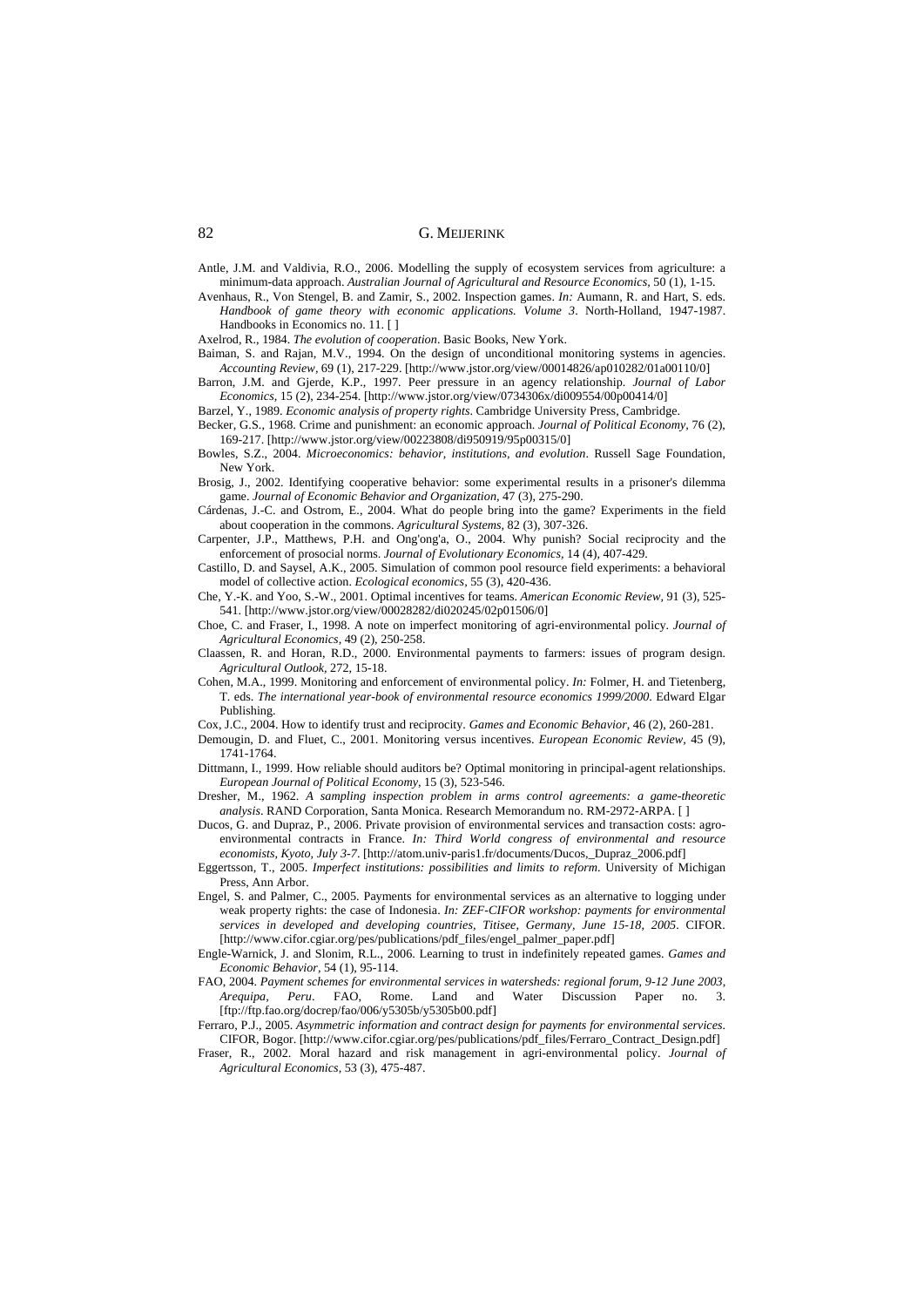- Fraser, R., 2004. On the use of targeting to reduce moral hazard in agri-environmental schemes. *Journal of Agricultural Economics,* 55 (3), 525-540.
- Fudenberg, D. and Tirole, J., 1991. *Game theory*. MIT Press, Cambridge.
- Gautier, A., 1999. *Optimal monitoring in teams*. Université catholique de Louvain, Institut de Recherches Economiques et Sociales (IRES). Discussion Paper no. 1999006. [http://www.ires.ucl.ac.be/DP/IRES\_DP/9906.pdf]
- Ghate, R. and Nagendra, H., 2005. Role of monitoring in institutional performance: forest management in Maharashtra, India. *Conservation and Society,* 3 (2), 509-532. [http://www.conservationandsociety.org/cs\_3\_2\_509.pdf]
- Gintis, H., 2000. Beyond Homo Economicus: evidence from experimental economics. *Ecological Economics,* 35 (3), 311-322.
- Grieg-Gran, M., Porras, I. and Wunder, S., 2005. How can market mechanisms for forest environmental services help the poor? Preliminary lessons from Latin America. *World Development,* 33 (9), 1511- 1527.
- Grossman, S.J. and Hart, O.D., 1983. An analysis of the principal-agent problem. *Econometrica,* 51 (1), 7-45. [http://www.jstor.org/view/00129682/di952663/95p01927/0]
- Hargreaves Heap, S.P. and Varoufakis, Y., 2004. *Game theory: a critical text*. 2nd edn. Routledge, London.
- Harkins, S.G., Latané, B. and Williams, K., 1980. Social loafing: allocating effort or taking it easy. *Journal of Experimental Social Psychology,* 16 (5), 457-465.
- Hart, R., 2005. Combating moral hazard in agri-environmental schemes: a multiple-agent approach. *European Review of Agricultural Economics,* 32 (1), 75-91.
- Hartmann, J., 2004. *Payments for environmental services in German financial cooperation*. KfW Entwicklungsbank, Frankfurt. [http://www.kfw-entwicklungsbank.de/DE\_Home/Service/ Online\_Bibliothek/PDF-Dokumente\_Diskussionsbeitraege/AMD\_34\_Landwirtschaft.pdf]
- Holmström, B., 1982. Moral hazard in teams. *Bell Journal of Economics,* 13 (2), 324-340. [http://www.jstor.org/view/0361915x/di010141/01p0033x/0]
- Hope, R.A., Porras, I.T. and Miranda, M., 2005. *Can payments for environmental services contribute to poverty reduction? A livelihoods analysis from Arenal, Costa Rica*. Centre for Land Use and Water Resources Research (CLUWRR), Newcastle upon Tyne [http://www.cluwrr.ncl.ac.uk/ related\_documents/costa\_rica/reports/R8174-Lvhds-Hope.pdf]
- Huck, S., Kübler, D. and Weibull, J., 2002. *Social norms and incentives in teams*. University College of London. Working Paper.
- Itoh, H., 1991. Incentives to help in multi-agent situations. *Econometrica,* 59 (3), 611-636. [http://www.jstor.org/view/00129682/di971023/97p0021b/0]
- Kandel, E. and Lazear, E.P., 1992. Peer pressure and partnerships. *Journal of Political Economy,* 100 (4), 801-817. [http://www.jstor.org/view/00223808/di980597/98p00443/0]
- Kleijn, D., 2006. *Guidelines for the evaluation of agri-environment schemes*. Wageningen University, Wageningen.
- Kleijn, D., Berendse, F., Smit, R., et al., 2001. Agri-environment schemes do not effectively protect biodiversity in Dutch agricultural landscapes. *Nature,* 413 (6857), 723-725.
- Knight, F.H., 1921. *Risk, uncertainty and profit*. Houghton Mifflin, Boston. Hart, Schaffner, and Marx Prize Essays no. 31. [http://www.econlib.org/LIBRARY/Knight/knRUP.html]
- Kumar, P., 2005. *Markets for ecosystem service*. International Institute for Sustainable Development (IISD), Winnipeg. [http://www.iisd.org/pdf/2005/economics\_market\_for\_ecosystem\_services.pdf]
- Laffont, J.-J. and Martimort, D., 2001. *The theory of incentives: the principal-agent model*. Princeton University Press, Princeton.
- Landell-Mills, N., 2002. *Marketing forest environmental services: who benefits?* IIED, London. Gatekeeper Series no. 104. [http://www.iied.org/pubs/pdf/full/9217IIED.pdf]
- Landell-Mills, N. and Porras, I.T., 2002. *Silver bullet or fools' gold? A global review of markets for forest environmental services and their impact on the poor*. International Institute for Environment and Development (IIED), London. [http://www.poptel.org.uk/iied/docs/flu/psf\_silvbullet.pdf]
- Macho-Stadler, I. and Pérez-Castrillo, J.D., 1993. Moral hazard with several agents: the gains from cooperation. *International Journal of Industrial Organization,* 11 (1), 73-100.
- Macho-Stadler, I. and Pérez-Castrillo, J.D., 2001. *An introduction to the economics of information: incentives and contracts*. 2nd edn. Oxford University Press, Oxford.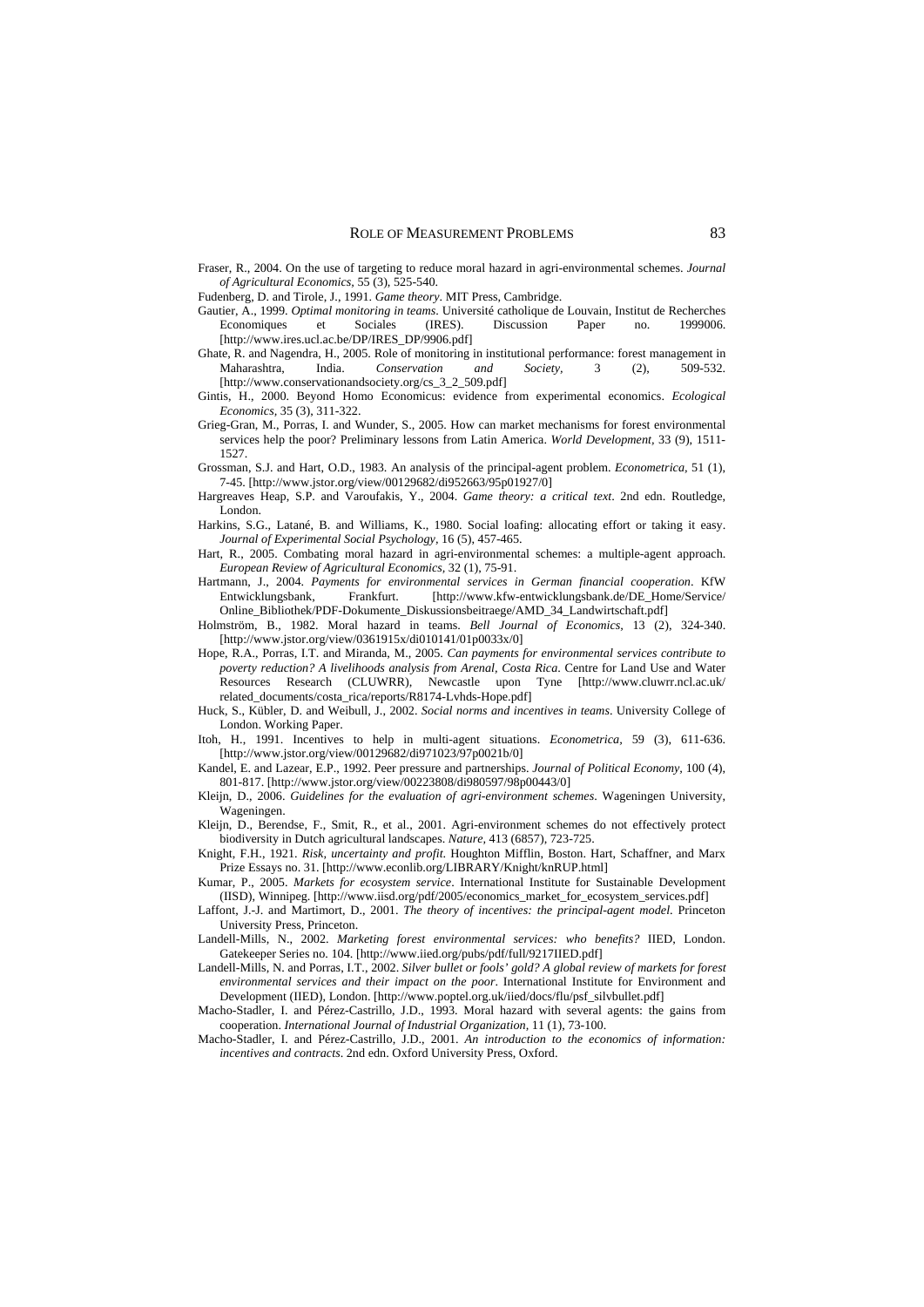McAfee, R.P. and McMillan, J., 1991. Optimal contracts for teams. *International Economic Review,* 32 (3), 561-577. [http://www.jstor.org/view/00206598/di008369/00p0078c/0]

Moisan-Plante, M.O., 2003. *Social norms for team work*. Queen's University. Working Paper.

- Moxey, A., White, B. and Ozanne, A., 1999. Efficient contract design for agri-environmental policy. *Journal of Agricultural Economics,* 50 (2), 187-202.
- North, D.C., 1990. *Institutions, institutional change and economic performance*. Cambridge University Press, Cambridge.
- Olson, M., 1965. *The logic of collective action*. Harvard University Press.
- Ozanne, A., Hogan, T. and Colman, D., 2001. Moral hazard, risk aversion and compliance monitoring in agri-environmental policy. *European Review of Agricultural Economics,* 28 (3), 329-348.
- Pagiola, S., Arcenas, A. and Platais, G., 2005. Can payments for environmental services help reduce poverty? An exploration of the issues and the evidence to date from Latin America. *World Development,* 33 (2), 237-253.
- Pagiola, S., Bishop, J. and Landell-Mills, N., 2002. *Selling forest environmental services: market-based mechanisms for conservation and development*. Earthscan, London.
- Pagiola, S. and Platais, G., 2005. *Payments for environmental services from theory to practice: introduction to payments for environmental services*. World Bank. ESSD week - learning days. [http://siteresources.worldbank.org/INTEEI/214584-1115796410065/20887700/IntrotoPES.ppt]
- Parkhurst, G.M., Shogren, J.F., Bastian, C., et al., 2002. Agglomeration bonus: an incentive mechanism to reunite fragmented habitat for biodiversity conservation. *Ecological Economics,* 41 (2), 305-328.
- Polinsky, A.M. and Shavell, S., 2000. The economic theory of public enforcement of law. *Journal of Economic Literature,* 38 (1), 45-76. [http://www.jstor.org/view/00220515/di010574/01p0080c/0]
- Radner, R., 1981. Monitoring cooperative agreements in a repeated principal-agent relationship. *Econometrica,* 49 (5), 1127-1148. [http://www.jstor.org/view/00129682/di952655/95p0002n/0]
- Rasmusen, E., 2007. *Games and information: an introduction to game theory*. 4th edn. Blackwell Publishing, Malden.
- Robbins, S.P., 1996. *Organizational behavior: concepts, controversies and applications*. 7th edn. Prentice Hall, Englewood Cliffs.
- Rojahn, A., 2006. *Incentive mechanisms for a sustainable use system of the montane rain forest in Ethiopia*. PhD Thesis, Christian Albrechts Universität, Kiel. [http://deposit.ddb.de/cgibin/dokserv?idn=98092104x&dok\_var=d1&dok\_ext=pdf&filename=98092104x.pdf]
- Rojahn, A. and Engel, S., 2005. *Direct payments for biodiversity conservation, watershed protection and carbon sequestration: contract theory and empirical evidence*. Professorship 'Environmental Policy and Economics', Institute for Environmental Decisions, ETH, Zürich.
- Rosa, H., Kandel, S. and Dimas, L., 2003. *Compensation for environmental services and rural communities: lessons from the americas and key issues for strengthening community strategies*. Salvadoran Research Program on Development and Environment (PRISMA), San Salvador. [http://www.ecnc.nl/file\_handler/documents/original/download/638/Compensation%20for%20Enviro nmental%20Services%20&%20Rural%20Communities.pdf]
- Scherr, S.J., Bennett, M.T., Loughney, M., et al., 2006. *Developing future ecosystem service payments in china: lessons learned from international experience: a report prepared for the China Council for International Cooperation on Environment and Development (CCICED) taskforce on ecocompensation*. Forest Trends. [http://www.forest-trends.org/documents/publications/ CCICED%20Taskforce%20Report%20v105%20Aug%208%202006.pdf]
- Singh, N., 1985. Monitoring and hierarchies: the marginal value of information in a principal-agent model. *Journal of Political Economy,* 93 (3), 599-609. [http://www.jstor.org/view/00223808/ di951031/95p0109o/0]
- SLIM, 2004a. *Developing conducive and enabling institutions for concerted action*. SLIM Policy Briefing no. 3. [http://slim.open.ac.uk/objects/public/slim-pb3-final-screen.pdf]
- SLIM, 2004b. *The role of learning processes in integrated catchment management and the sustainable use of water*. SLIM Policy Briefing no. 6. [http://slim.open.ac.uk/objects/public/slim-pb6-finalscreen.pdf]
- Van Moorsel, E., Dijkman, W., Wigger, J., et al., 2006. *Nederlandse catalogus groenblauwe diensten 2007*. [http://www.catalogusgroenblauwediensten.nl/pdf/catalogus%20GBD.pdf]
- Van Noordwijk, M., Chandler, F. and Tomich, T.P., 2004. *An introduction to the conceptual basis of RUPES*. World Agroforestry Centre (ICRAF), SEA Regional Office, Bogor. RUPES Working Paper No. 2004\_2. [http://www.icraf.cgiar.org/sea/Publications/files/workingpaper/WP0057-05.ZIP]